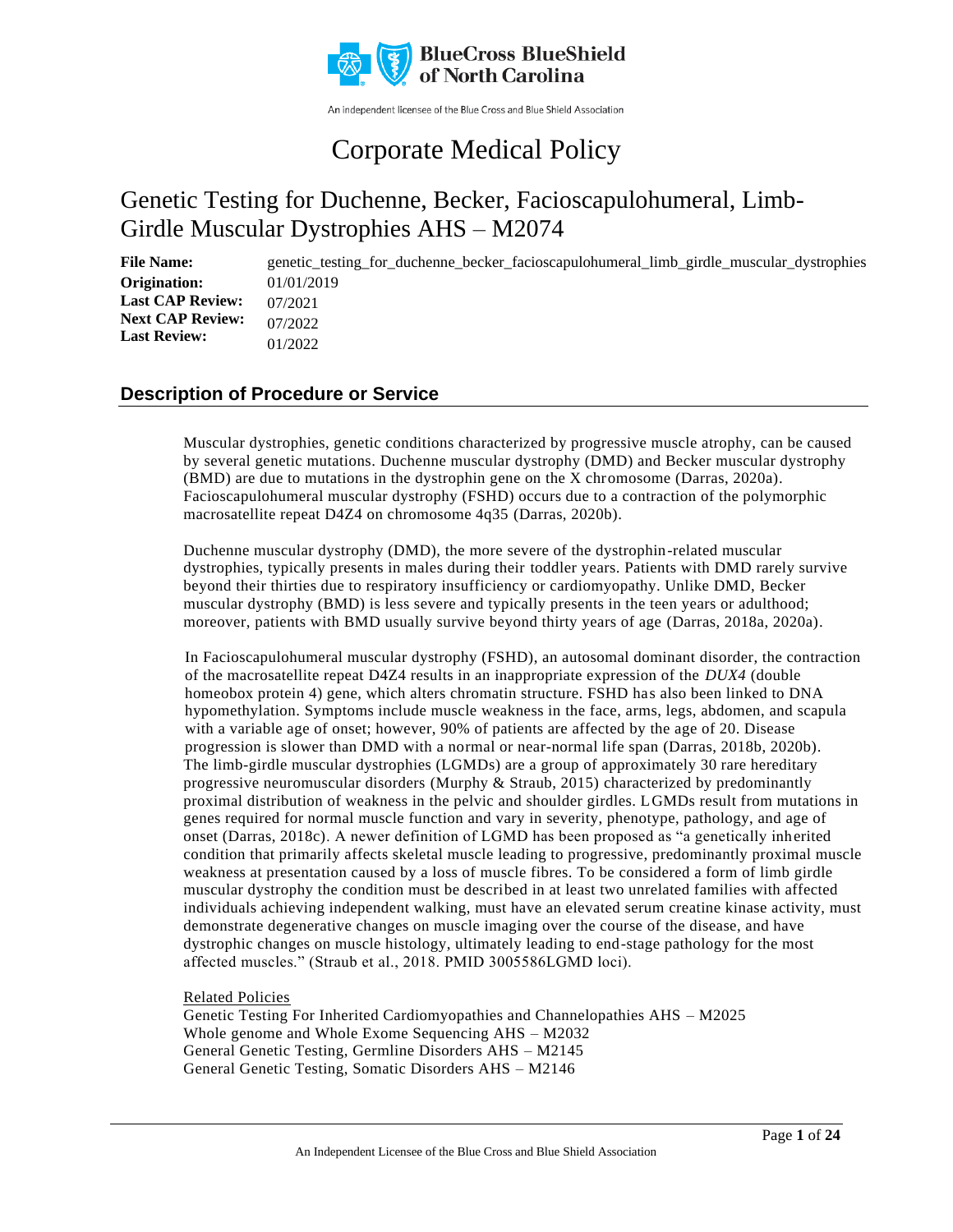*\*\*\*Note: This Medical Policy is complex and technical. For questions concerning the technical language and/or specific clinical indications for its use, please consult your physician.*

### **Policy**

**BCBSNC will provide coverage for genetic testing for Duchenne, Becker, facioscapulohumeral and limb-girdle muscular dystrophies when it is determined the medical criteria or reimbursement guidelines below are met.**

### **Benefits Application**

This medical policy relates only to the services or supplies described herein. Please refer to the Member's Benefit Booklet for availability of benefits. Member's benefits may vary according to benefit design; therefore member benefit language should be reviewed before applying the terms of this medical policy.

### **When Genetic Testing for Duchenne, Becker, Facioscapulohumeral and Limb-Girdle Muscular Dystrophies is covered**

- 1. Genetic testing for DMD/BMD gene mutations is considered medically necessary under the following conditions:
	- A. In individuals with signs and symptoms of a dystrophinopathy in order to confirm the diagnosis and direct treatment, OR
	- B. For at-risk female relatives: (at-risk females are defined as first- and second-degree female relatives and include the proband's mother, female siblings of the proband, female offspring of the proband, the proband's maternal grandmother, maternal aunts and their offspring)
		- i. To confirm or exclude the need for cardiac surveillance, OR
		- ii. For preconception testing to determine the likelihood of an affected offspring in a woman considering a pregnancy
- 2. Genetic testing for facioscapulohumeral muscular dystrophy is considered medically necessary to confirm a diagnosis in a patient with clinical signs of the disease.
- 3. Genetic testing for mutations associated with limb-girdle muscular dystrophy (LGMD) to confirm a diagnosis of LGMD is considered medically necessary when signs and symptoms of LGMD are present but a definitive diagnosis cannot be made without genetic testing, and when the results of testing may lead to changes in clinical management that improve outcomes (e.g., confirming or excluding the need for cardiac surveillance) or genetic testing will allow the affected patient to avoid invasive testing, including muscle biopsy.
- 4. Genetic testing for mutations associated with limb-girdle muscular dystrophy (LGMD) in the reproductive setting is considered medically necessary when:
	- A. There is a diagnosis of LGMD in one or both of the parents, AND
	- B. Results of testing will allow informed reproductive decision making.
- 5. Genetic testing for mutations associated with LGMD is considered medically necessary in an asymptomatic individual to determine future risk of disease when both the following criteria  $(A & B)$  are met: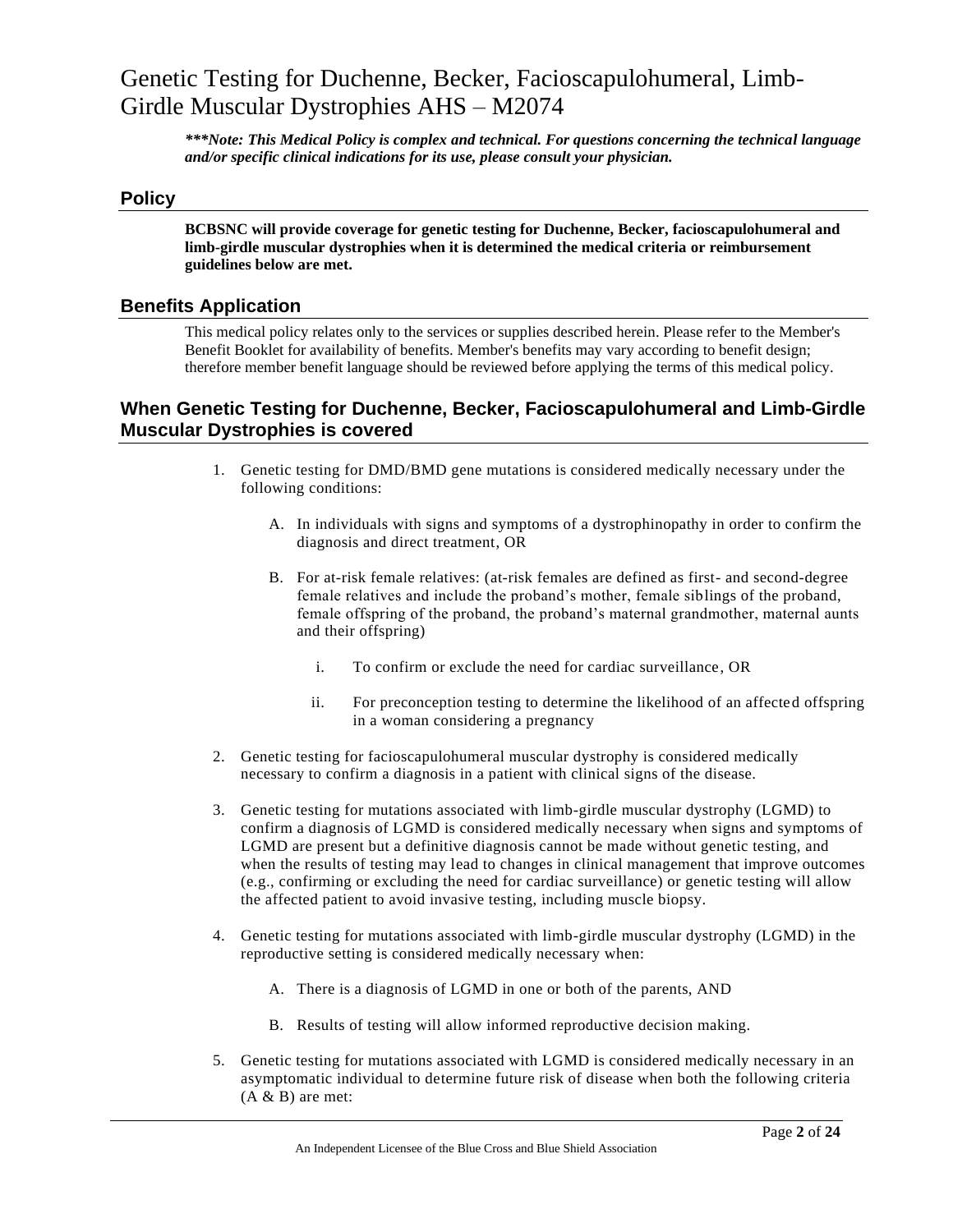- A. The individual has:
	- i. A close relative (i.e., first- or second-degree relative) with a known mutation consistent with LGMD; OR
	- ii. A close relative (i.e., first- or second-degree relative) diagnosed with LGMD whose genetic status is unavailable.
- B. Results of testing will lead to changes in clinical management (e.g., confirming or excluding the need for cardiac surveillance.

### **When Genetic Testing for Duchenne, Becker, Facioscapulohumeral and Limb-Girdle Muscular Dystrophies is not covered**

- 1. Genetic testing for DMD/BMD gene mutations is considered investigational in all other situations.
- 2. Genetic testing for facioscapulohumeral muscular dystrophy is considered investigational for all other indications.
- 3. Genetic testing for mutations associated with LGMD is considered investigational in all other situations.

### **Policy Guidelines**

#### **Background**

#### *Duchenne Muscular Dystrophy (DMD) and Becker Muscular Dystrophy (BMD)*

Dystrophinopathies are due to mutations in the *DMD* (Dystrophin) gene located on the X-chromosome inherited in a recessive pattern. All hemizygous males will exhibit the char acteristic phenotype whereas heterozygous females for a pathogenic mutation may exhibit a range of clinical manifestations. If skeletal muscles are affected, dystrophinopathies are classified as either DMD or BMD; however, if cardiac muscle is primarily affected, it is characterized as *DMD*-associated dilated cardiomyopathy (DCM) (Darras, Urion, & Ghosh, 2018).

DMD, the more severe phenotype of the skeletal muscle dystrophinopathies, typically presents in males before the age of five with progressive, symmetric muscle weakness and calf hypertrophy. Affected males are typically wheelchair-dependent before their teens, and the individual rarely survives beyond their thirties due to respiratory complications and heart failure. BMD is often less severe and manifests later in affected individuals at thirty years of age. Most of these individuals remain ambulatory into adulthood, with some reported to remain ambulatory as late as their sixties. Although skeletal muscle deterioration progresses more slowly in BMD, cardiomyopathy is the most common cause of death in these patients, shortening the life expectancy to the mid-forties. Many BMD patients receive heart transplants within five years after diagnosis of cardiomyopathy (Darras et al., 2018). The prevalence of DMD in the United States has been estimated between 1.3 and 2.1 cases per 10,000 live male births, though the number differed by race/ethnicity in a recent study (Romitti et al., 2015).

DMD or BMD should be suspected in males with elevated serum creatine phosphokinase (CK) levels  $(>10$ -times of normal and  $>5$ -times of normal, respectively) and clinical symptoms of dystrophinopathy. As permeability of the sarcolemma increases due to muscle damage, creatine phosphokinase is released beyond the normal range, which can be used as a diagnostic value. In DMD,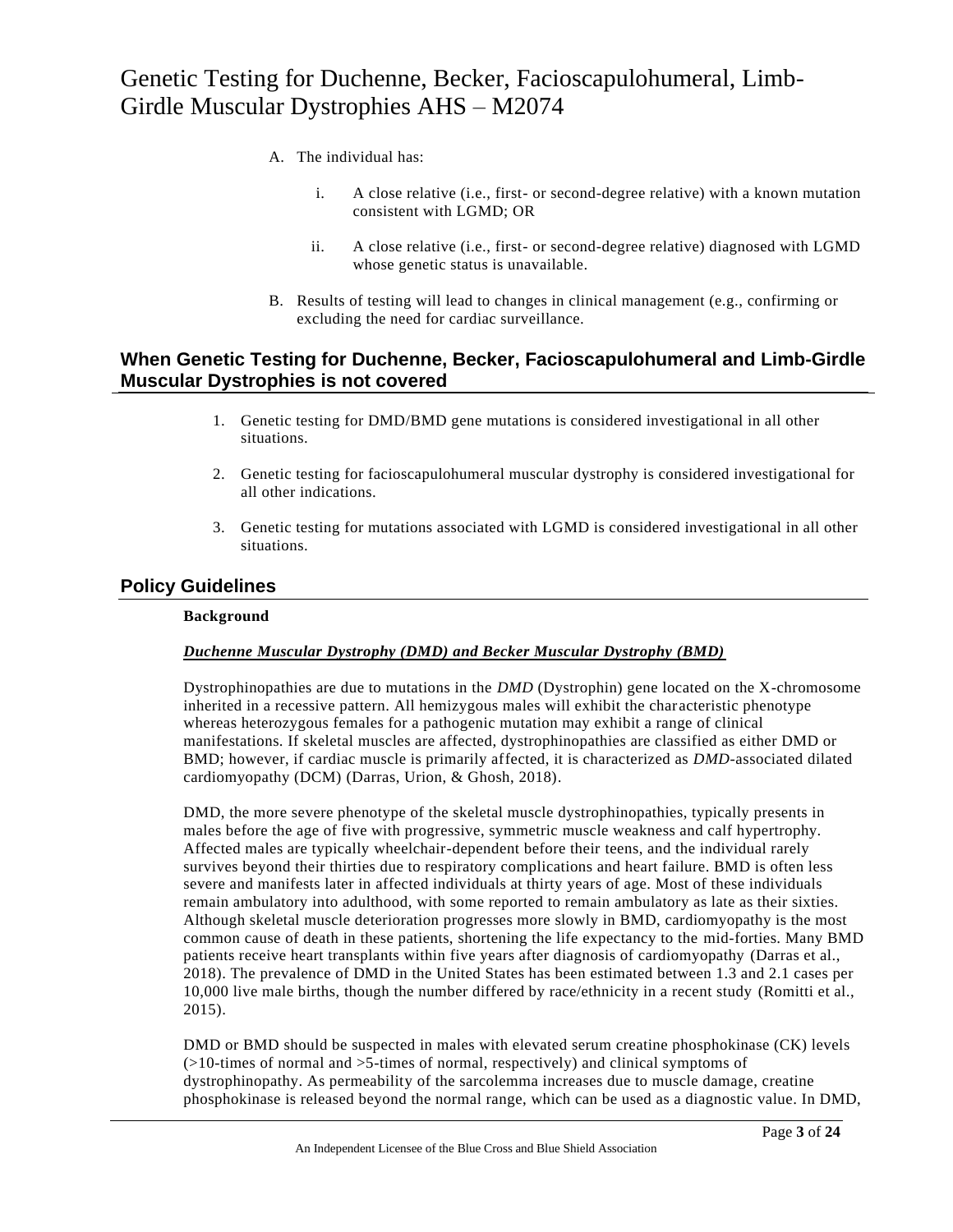serum CK peaks by age 2 years, with levels reaching 10 to 20 times the upper limit of normal (Darras, 2018a). As the disease progresses, dystrophic muscle fibers begin to decay and the rate of CK release decreases (Kim et al., 2017). Hemizygous female carriers can also exhibit elevated serum CK levels, which are 2-10 times that of the normal range. (Darras et al., 2018). A normal CK level, however, makes DMD and BMD unlikely and alternative diagnoses should be considered in these cases. A variety of genetic testing methodologies are available to assist in the diagnosis of DMD/BMD.- In general, it is advisable to try larger deletion/duplication genetic testing first and, if negative, move on to next generation exome or genome sequence analysis, which can detect "small" mutations [like single nucleotide polymorphisms (SNPs)] as well as micro deletion and duplications (Darras, 2018a). Multiplex ligation-dependent probe amplification (MLPA) has been used successfully to detect duplication or deletion mutations that cause DMD/BMD. It has also been reported that up to 98% of disease-causing deletions could be detected with multiplex polymerase chain reaction (PCR) (Chamberlain et al., 1992). Quantitative PCR, long-range PCR, and chromosomal microarray (CMA) may also be considered; however, CMA is not recommended as a primary confirmatory assay for dystrophinopathies as the sensitivity of the assay may not be sufficient to detect all exon-level DMD deletions and duplications (Darras et al., 2018).

#### **Clinical Validity and Utility of DMD/BMD Genetic Testing**

A recent Chinese study of 146 at-risk pregnancies in 131 DMD families report a 99% mutation detection rate using "a prenatal diagnosis algorithm for dystrophinopathies that combines multiplex ligation-dependent probe amplification (MLPA), quantitative PCR, sequencing and linkage analyses" (H. Wang et al., 2017). This data also shows that 51.1% of the probands had de novo exon deletions. Recombination of the *DMD* gene occurred in 9 of the 146 pregnancies. The authors conclude that "the present results demonstrate the importance of considering maternal germline mosaicism in the genetic assessment. Prenatal diagnosis should be suggested to the parent with a DMD proband whether carrier testing found the causative mutation in the mother's blood or not (H. Wang et al., 2017)." The reported accuracy rate of this multiplex/quantitative PCR-based method is considerably higher that the reported accuracy rate (>70%) of a real-time PCR assay of the *DMD* gene (Zhang et al., 2013).

MLPA-based genetic testing of dystrophinopathies has been reported in many studies with varying degrees of sensitivity. A large study of 1053 Chinese DMD/BMD patients using MLPA testing reported identifying 70.56% of the probands (Yang et al., 2013) whereas a smaller study of 121 individuals (both male and female) reports confirmation of only 63% of patients and symptomatic females (Luce et al., 2016). A third study of using an algorithm of mPCR and MLPA on 150 male patients reported a 75% confirmation rate (Murugan, Chandramohan, & Lakshmi, 2010). Another study using MLPA concluded that "the reading-frame rule held in 90% to 94% of children, which is consistent with reports from other parts of the world. However, testing by MLPA is a limitation, and advanced sequencing methods including analysis of the structure of mutant dystrophin is needed for more-accurate assessments of the genotype-phenotype correlation (Vengalil et al., 2017)."

In a study by Han and colleagues (2020), 37,268 females of reproductive age were recruited in Hangzhou, China, to identify definite DMD carriers prior to or early in pregnancy. Participants were screened for high CK activity ( $>$ 200 U/L), a typical finding in 50-70% of asymptomatic heterozygous female DMD carriers (Brandsema & Darras, 2015), and DMD family history. The screening process narrowed down the number of participants for DMD genetic sequencing performed with Multiplex Ligation-Dependent Probe Amplification (MLPA) to detect gross deletions and duplications and Next-Generation Sequencing (NGS) based on Multiplex PCR to detect the small point mutations, insertions, and deletions. From the 37,268 participants, 427 females were identified to have CK levels above 200 U/L and 16 females with a previous family history of DMD. 427 females with high CK levels were asked to repeat CK testing, to which 281 females agreed, and 62 females showed to have sustained elevated serum CK levels. The 16 participants with DMD family history and 62 females with sustained CK levels >200 U/L were asked to undergo *DMD* genetic testing. "MLPA and NGS of the *DMD* gene identified 6 definite DMD carriers with clear pathogenic variants (3 of the 16 subjects with positive family history and 3 of the 62 subjects with negative family history) … Four cases had deletions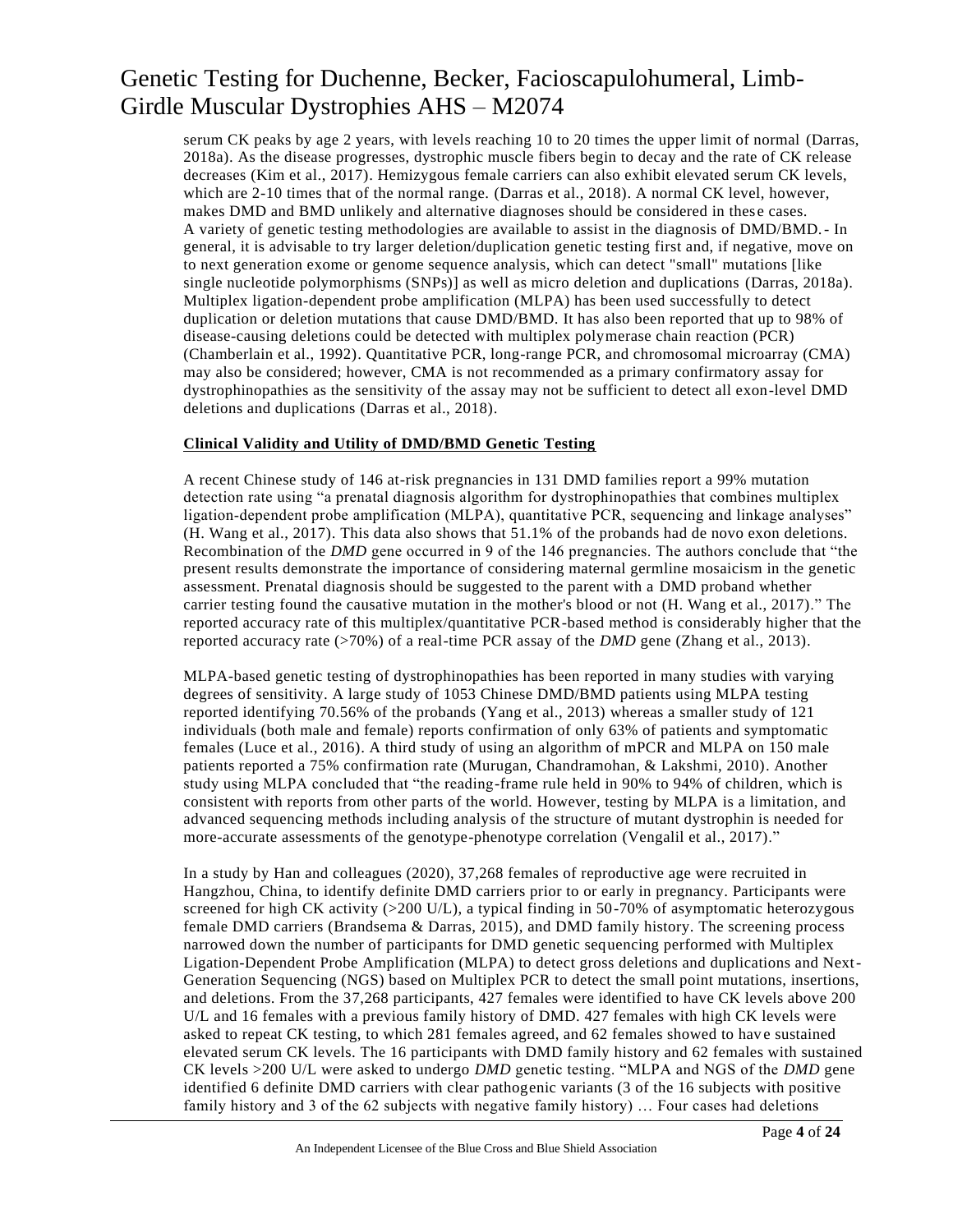and/or duplications of *DMD* gene, mostly located in a hotspot mutation region (exons 44-55), one case carried a previous reported pathogenic missense variant, and a novel deleterious frameshift pathogenic variant was found in one case (Han et al., 2020)." Results of the screening for DMD carriers are summarized in the figure below (Han et al., 2020).



Confirmed carriers of DMD pathogenic variant were provided professional genetic counseling and several reproductive choices such as preimplantation genetic diagnosis, prenatal genetic testing through chorionic villus, amniotic fluid, or umbilical cord blood sampling during different gestation weeks as needed. The authors state that current carrier screening for DMD, which is provided for females with a family history of DMD, misses the many spontaneous cases resulting from unsuspected variants. Therefore, the authors suggest that "Carrier screening before or early in pregnancy will allow carrier females to receive genetic counseling and be informed of fertility choices and recurrent risk. Moreover, carrier screening will help carriers prepare for the possibility of manifesting DMD-related symptoms later on in life… Furthermore, female relatives of positive carriers should be recommended for genetic testing in order to evaluate their carrier status (Han et al., 2020)."

### *Facioscapulohumeral Muscular Dystrophy (FSHD)*

FSHD is the third most common type of muscular dystrophy , with an estimated prevalence of 4 to 12 per 100,000 population(Darras, 2018b). It is an autosomal dominant genetic disorderthat is caused by a deletion of the macrosatellite repeat regions D4Z4 of the *DUX4* gene in the subtelomeric region of chromosome 4q. In healthy individuals, the *DUX4* gene is epigenetically silenced in somatic tissues; however, contraction of the D4Z4 repeats allows for inefficient chromatin silencing due to abnormal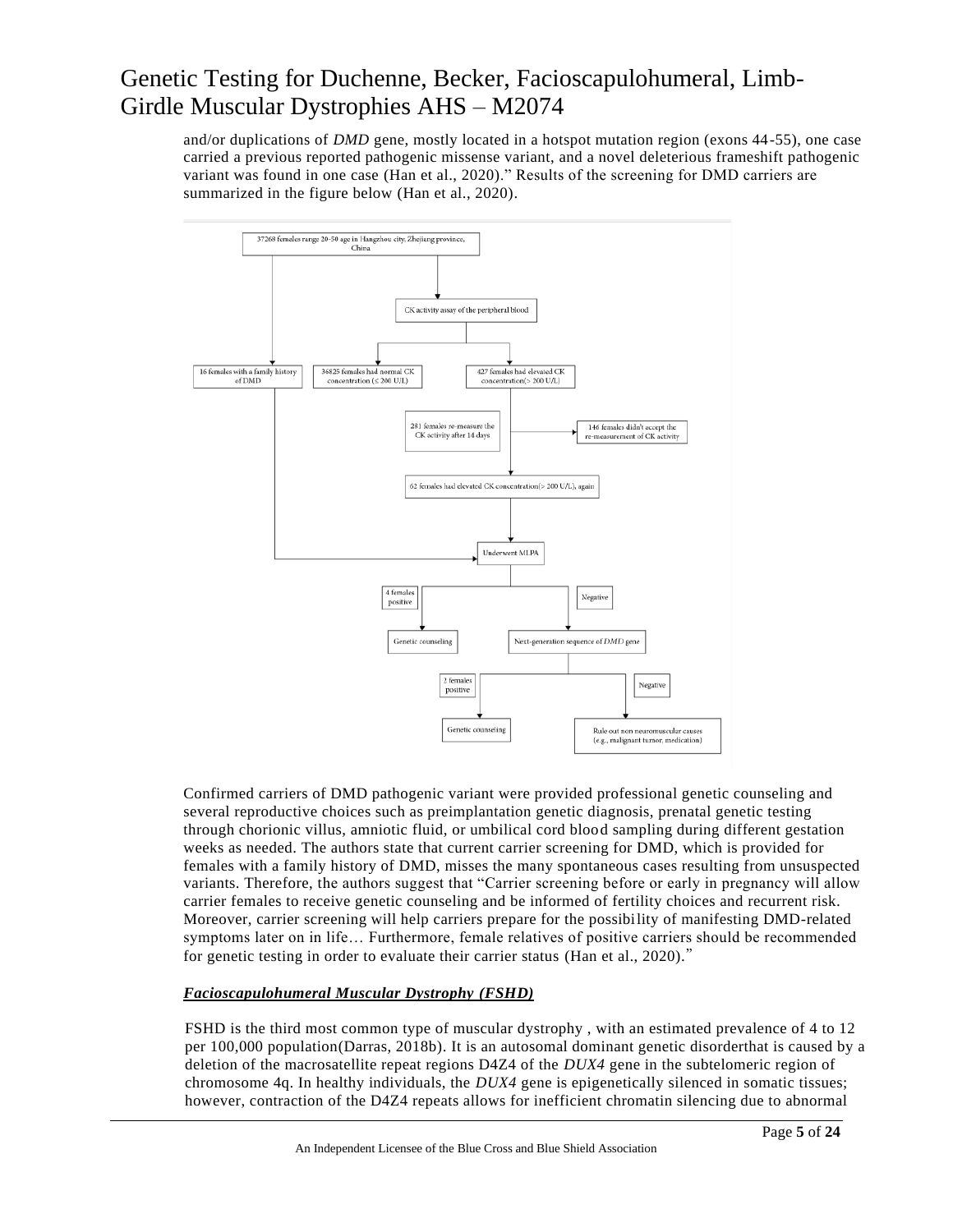chromatin structure, resulting in inappropriate somatic expression. Unaffected individuals have a variable number of D4Z4 repeats, ranging from 11 to more than 100, whereas FSHD1 patients have only  $1 - 10$  repeats on one of the copies of chromosome 4. The DUX4 protein is usually only expressed in the germline as a DNA-binding protein with presumed transcription factor activity. Its toxicity in somatic cells is unknown. Two forms of FSHD have been classified—FSHD1, the major form due to a major contraction of the D4Z4 macrosatellite repeat sequences, and FSHD2, a minor form with a normal number of D4Z4 repeats but abnormal D4Z4 chromatin structure. FSHD2 patients have a disease status that cannot be confirmed by using the standard molecular diagnostic testing used in FSHD1 patients (van der Maarel, Tawil, & Tapscott, 2011). Further, 85% of patients with FSHD2 have mutations in the *SMCHD1* gene on chromosome 18, which encodes for a chromatin modifier believed to be involved in maintaining the D4Z4 chromatin structure (R. J. Lemmers et al., 2012). Pathogenic variants of *DNMT3B* and *LRIF1* genes are less common causes of FSHD2 (Hamanaka et al., 2020; van den Boogaard et al., 2016). Despite the different genetic causes, the phenotypes of FSHD1 and FSHD2 patients are often clinically indistinguishable (de Greef et al., 2010).

FSHD patients exhibit a progressive muscular dystrophy with variability of affected muscles between patients. Generally, muscles of the face, arms, legs, shoulders, and abdomen can be affected. Serumbased diagnostic testing for FSHD has been elusive. A cross-sectional study by Petek and colleagues, using high-throughput proteomics, shows that the levels of creatine kinase MM and MB isoforms, carbonic anhydrase III, and troponin I type 2 were elevated at least 1.5-fold in affected individuals and correlated with the severity and state of disease (Petek et al., 2016). Because of the variability of FSHD, genetic testing is still "the preferred diagnostic choice" (R. J. L. F. Lemmers, O'Shea, Padberg, Lunt, & van der Maarel, 2012).

Methylation of the D4Z4 regions also plays a role in disease expression and progression (Haynes, Bomsztyk, & Miller, 2018; Mul et al., 2018; van der Maarel et al., 2011). A study by Mul and colleagues researched the clinical variability of FSHD1 patients for a possible linkage between the severity of disease, the repeat array size of D4Z4, and D4Z4 methylation. Unsurprisingly, unaffected gene carriers had both a higher number of array repeats and higher methylation levels. One interesting result is that the location of the affected body region did show a correlation between disease severity and DNA modification. "The D4Z4 repeat array size and D4Z4 methylation contribute to variability in disease severity and penetrance, but other disease modifying factors must be involved as well, such as polyadenylation of the *DUX4* transcript. Polyadenylated *DUX4* transcripts are not degraded and lead to the development of FSHD by a toxic gain of function mechanism (Darras, 2018b). The larger effect of the D4Z4 repeat array on facial muscle involvement suggests that these muscles are more sensitive to the influence of the FSHD1 locus itself, whereas leg muscle involvement seems highly dependent on modifying factors (Mul et al., 2018)."

Inappropriate expression of *DUX4* in somatic tissue is ultimately responsible for the pathogenesis of FSHD; hence, recent efforts to treat the disorder have targeted the expression of this gene and/or its protein product, as summarized in the table below (Hamel & Tawil, 2018).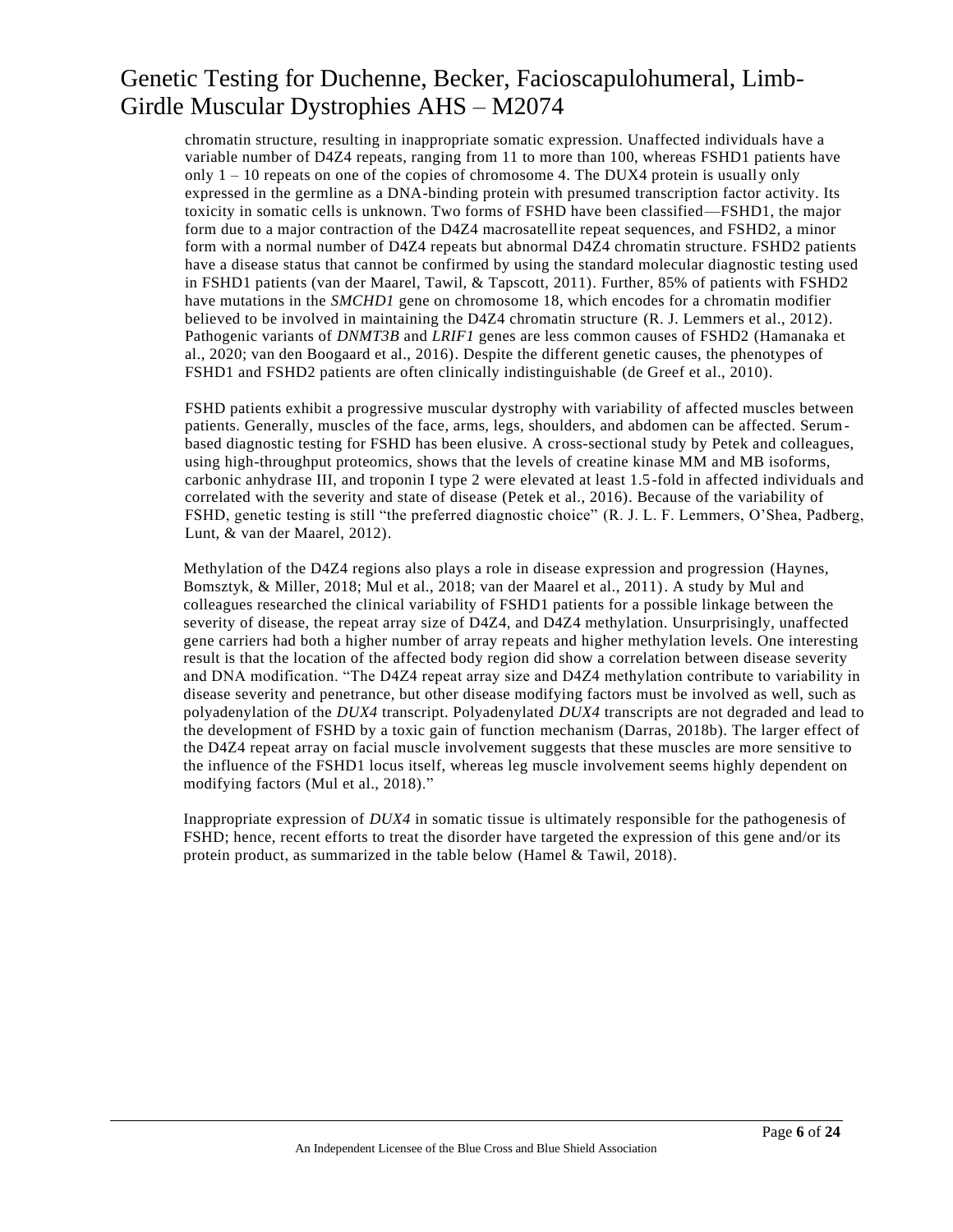

#### *Clinical Validity and Utility of FSHD Genetic Testing*

The data on the clinical validity and utility of FSHD genetic testing is limited. The American Academy of Neurology and the American Association of Neuromuscular & Electrodiagnostic Medicine released joint guidelines stating the following: "our systematic review identified 9 Class III studies from specialty clinics that, together, demonstrate that the finding of a D4Z4 contraction on chromosome 4q35 likely has a sensitivity of 93% and a specificity of 98% for diagnosis of clinically defined FSHD (Tawil et al., 2015)." A 2010 study of more than 800 individuals, however, question the criteria for the molecular diagnosis of FSHD. In this study, 3% of asymptomatic, healthy individuals reported a reduced number of D4Z4 repeats, varying 4 to 8 units on chromosome 4; further, almost one-half of probands had a normal copy number of D4Z4 repeats. These "results suggest that the genetic basis of FSHD, which is remarkably heterogeneous, should be revisited because this has important implicati ons for genetic counseling and prenatal diagnosis of at-risk families (Scionti et al., 2012)."

The most common method of molecular diagnosis for FSHD is pulsed-field gel electrophoresis with Southern Blotting to discriminate between chromosome 4 and chromosome 10 D4Z4 arrays. A study by Dai and colleagues describes a novel method to characterize the D4Z4 repeat numbers in FSHD by using a single molecule optical mapping platform that helps detect structural variants. With Bionano genome mapping, the number of D4Z4 repeats with 4qA allelic configuration and the levels of postzygotic mosaicism were determined. In the study, the primary cohort consisting of five patients had a confirmed positive diagnosis of FSHD based on Southern blot analysis. The second cohort consisted of eight patients that were suspected to have FSHD, but the patients did not have a prior molecular diagnosis. Optical mapping was performed, and Southern blot was used as a validation assay. In both cohorts, the results obtained from optical mapping have 100% concordance with the results from Southern blot analysis. Although optical mapping is a novel method that can improve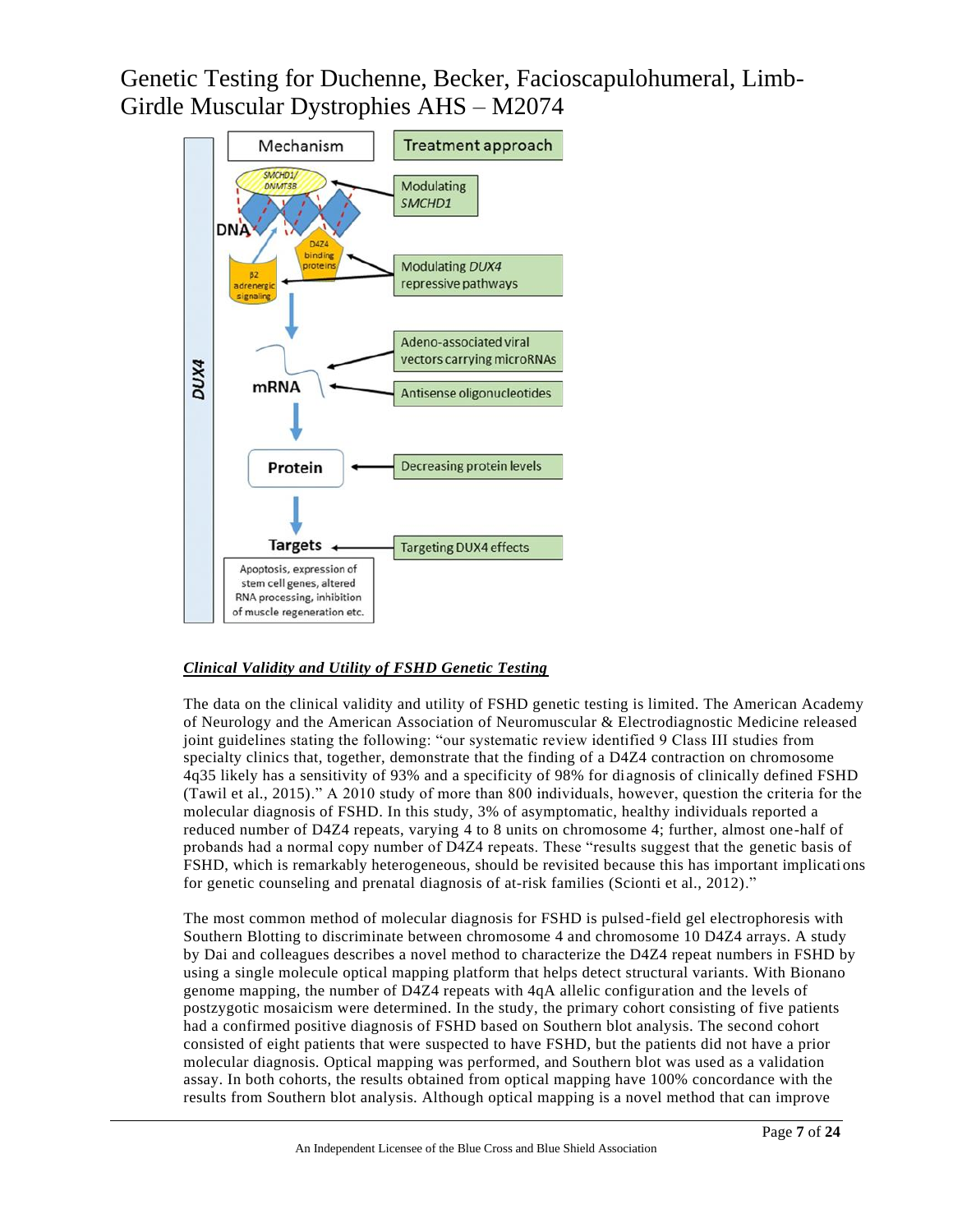accuracy and reliability of FSHD molecular testing, the authors also discuss the disadvantages of the optical mapping platform. Optical mapping is an expensive and time-consuming tool compared to Southern blot, which works reliably for diagnosing patients with 1-10 D4Z4 repeats in a cost-effective manner. Despite the disadvantages, the authors believe that costs for optical mapping will decrease and the tool will be incorporated into the clinical setting (Dai et al., 2020).

The genetic diagnosis of FSHD can be confounded by false positive or false negative results. A common test for FSHD uses a p13E-11 DNA probe to confirm a specific deletion that is indicative of the disorder. However, a false negative may occur if the patient has a deletion that affects the diagnostic probe's region of recognition (R. J. Lemmers et al., 2003). A "false" negative result may also occur with this test for patients with FSHD2, since they may not possess the characteristic deletion that is present in typical FSHD1 cases. If clinical suspicion of FSHD exists in patients with a negative test result, then further genetic testing that includes the *SMCHD1*, *DNMT3B,* and/or *LRIF1* genes may be warranted to confirm FSHD2. Genetic testing should also include haplotype analysis, since a false positive result may occur "if the contracted D4Z4 array is located on the non -permissive 4qB haplotype" (Darras, 2018b).

### *Limb-Girdle Muscular Dystrophies (LGMDs)*

Together, the group of disorders that constitute LGMD occur with an estimated minimum prevalence between 10 and 23 per 100,000 (Wicklund, 2019).The LGMDs vary widely in their genetics and clinical features, ranging from mild forms allowing patients to maintain a fairly normal life to severe deterioration of proximal limb muscles with significant physical weakness and shortened life -span (Monies et al., 2016). Approximately 30 LGMDs are recognized currently, most of which are inherited in an autosomal recessive pattern. The table below displays the recognized LGMDs according to the updated classification system (Wicklund, 2019):

| <b>New</b><br>nomenclature | Old<br>nomenclature | <b>Gene</b> | <b>Protein product</b>                              |  |
|----------------------------|---------------------|-------------|-----------------------------------------------------|--|
| <b>Autosomal dominant</b>  |                     |             |                                                     |  |
| LGMD D1                    | LGMD1D              | DNA.IB6     | DnaJ heat shock protein family<br>(Hsp40) member B6 |  |
| LGMD D2                    | LGMD1F              | TNPO3       | Transportin 3                                       |  |

#### **Nomenclature, genes, and protein products of limb-girdle muscular dystrophies**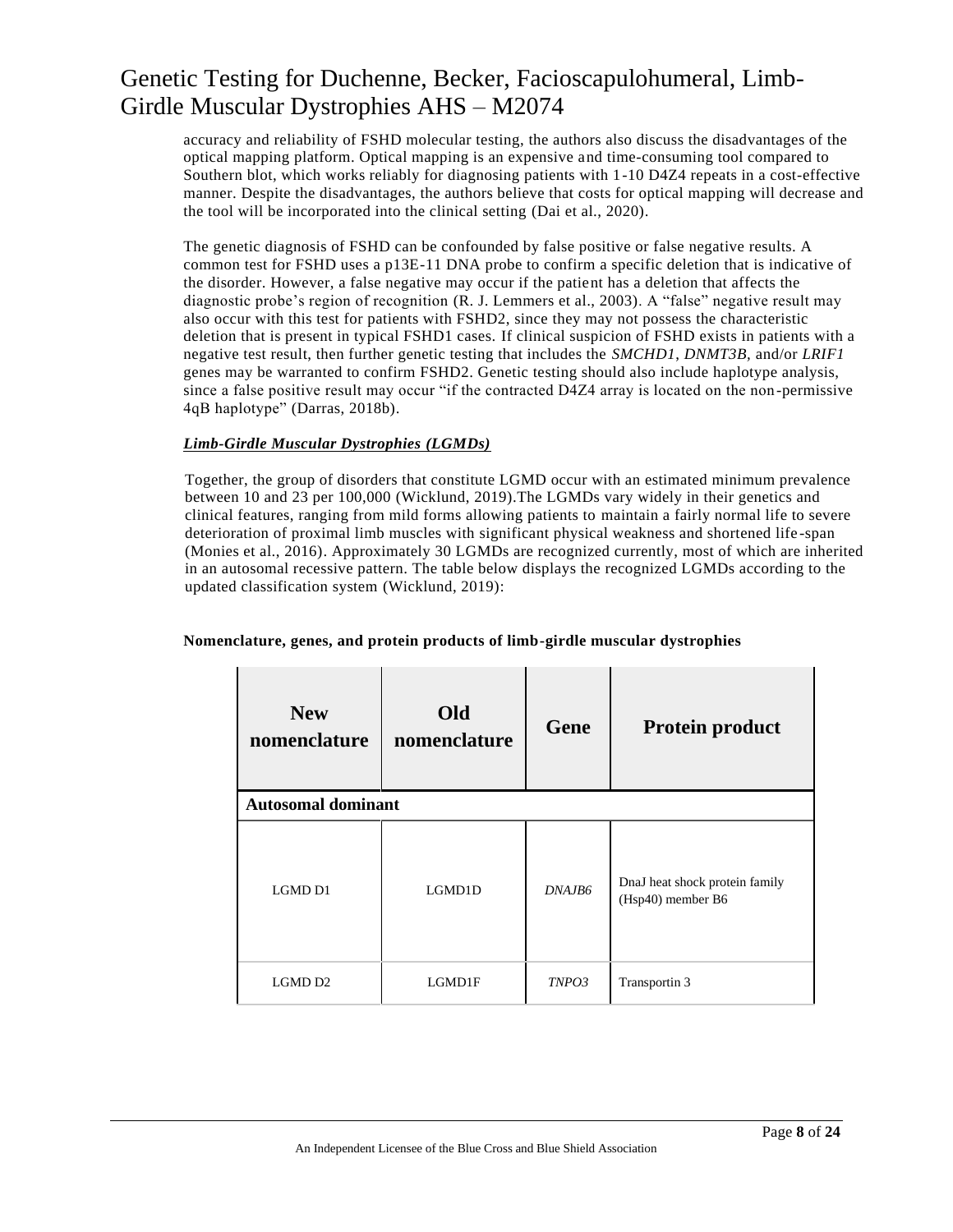| LGMD D3                    | LGMD1G          | <b>HNRNPDL</b> | Heterogeneous nuclear<br>ribonucleoprotein D like protein |
|----------------------------|-----------------|----------------|-----------------------------------------------------------|
| LGMD D4                    | LGMD1I          | CAPN3          | Calpain 3                                                 |
| LGMD D5                    |                 | COL6A1         | Collagen type VI alpha 1 chain                            |
| <b>Autosomal recessive</b> |                 |                |                                                           |
| LGMD <sub>R1</sub>         | LGMD2A          | CAPN3          | Calpain 3                                                 |
| LGMD R2                    | LGMD2B          | <b>DYSF</b>    | Dysferlin                                                 |
| LGMD R3                    | LGMD2D          | SGCA           | Sarcoglycan alpha                                         |
| LGMD R4                    | LGMD2E          | SGCB           | Sarcoglycan beta                                          |
| LGMD R5                    | LGMD2C          | SGCG           | Sarcoglycan gamma                                         |
| LGMD R6                    | LGMD2F          | SGCD           | Sarcoglycan delta                                         |
| LGMD R7                    | LGMD2G          | <b>TCAP</b>    | Telethonin                                                |
| <b>LGMD R8</b>             | LGMD2H          | TRIM32         | Tripartite motif-containing 32                            |
| LGMD R9                    | $_{\rm LGMD2I}$ | <i>FKRP</i>    | Fukutin-related protein                                   |
| LGMD R10                   | LGMD2J          | <b>TTN</b>     | Titin                                                     |
| LGMD R11                   | LGMD2K          | <b>POMT1</b>   | Protein O-mannosyltransferase 1                           |
| LGMD R12                   | ${\rm LGMD2L}$  | ANO5           | Anoctamin 5                                               |
| LGMD R13                   | $_{\rm LGMD2M}$ | <b>FCMD</b>    | Fukutin                                                   |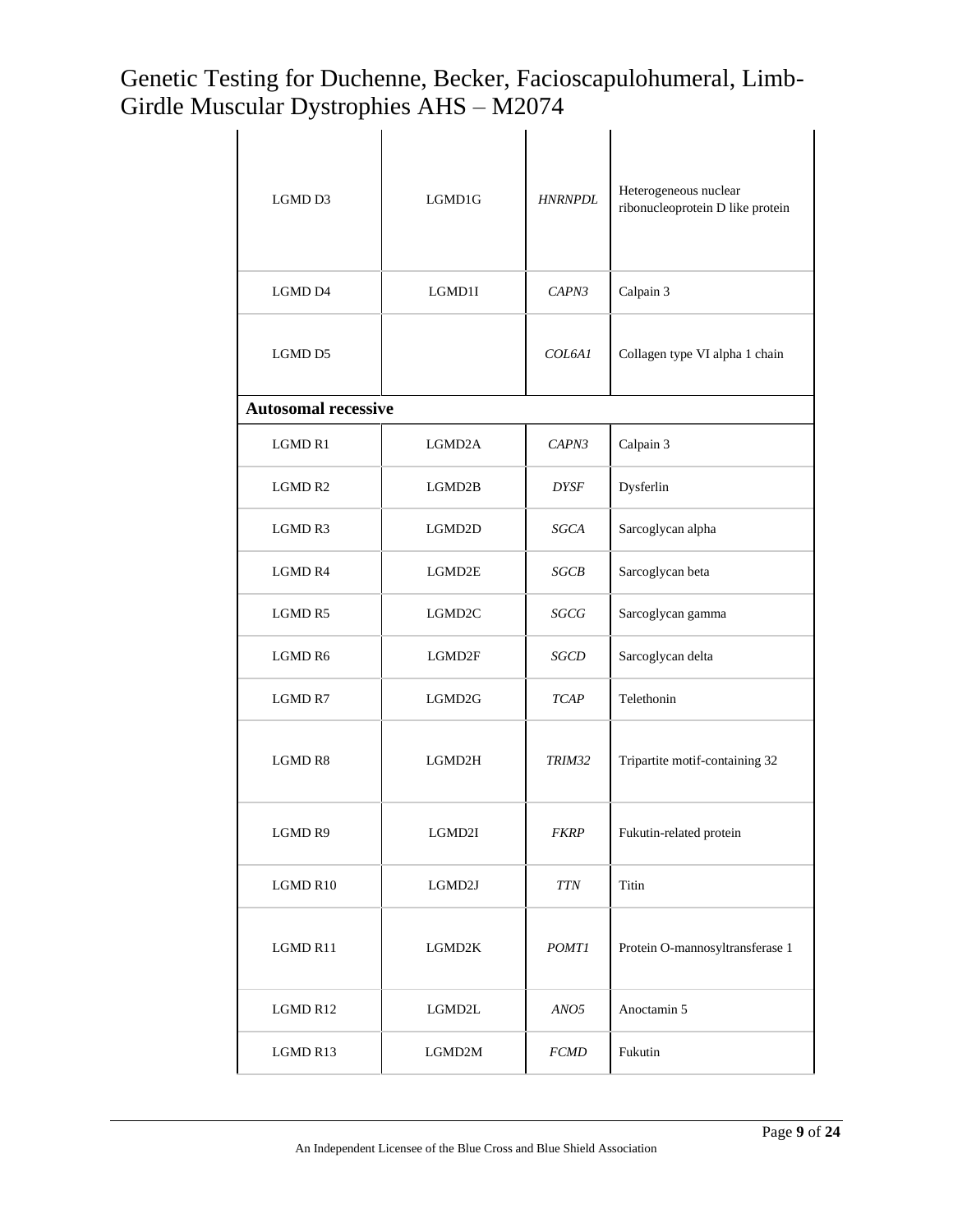| LGMD R14 | LGMD2N | POMT <sub>2</sub> | Protein O-mannosyltransferase 2                                                  |
|----------|--------|-------------------|----------------------------------------------------------------------------------|
| LGMD R15 | LGMD2O | <b>POMGNT1</b>    | Protein O-linked mannose N-<br>acetylglucosaminyltransferase 1<br>(beta $1,2-$ ) |
| LGMD R16 | LGMD2P | <b>DAG1</b>       | Dystroglycan 1                                                                   |
| LGMD R17 | LGMD2Q | <b>PLEC1</b>      | Plectin                                                                          |
| LGMD R18 | LGMD2S | TRAPPC11          | Trafficking protein particle<br>complex 11                                       |
| LGMD R19 | LGMD2T | <b>GMPPB</b>      | GDP-mannose pyrophosphorylase<br>B                                               |
| LGMD R20 | LGMD2U | <b>CRPPA</b>      | CDP-L-ribitol pyrophosphorylase<br>$\mathbf{A}$                                  |
| LGMD R21 | LGMD2Z | <i>POGLUTI</i>    | Protein O-glucosyltransferase 1                                                  |
| LGMD R22 |        | COL6A1/2/3        | Collagen VI subunits A1, A2, or<br>A3                                            |
| LGMD R23 |        | LAMA2             | Laminin subunit alpha 2                                                          |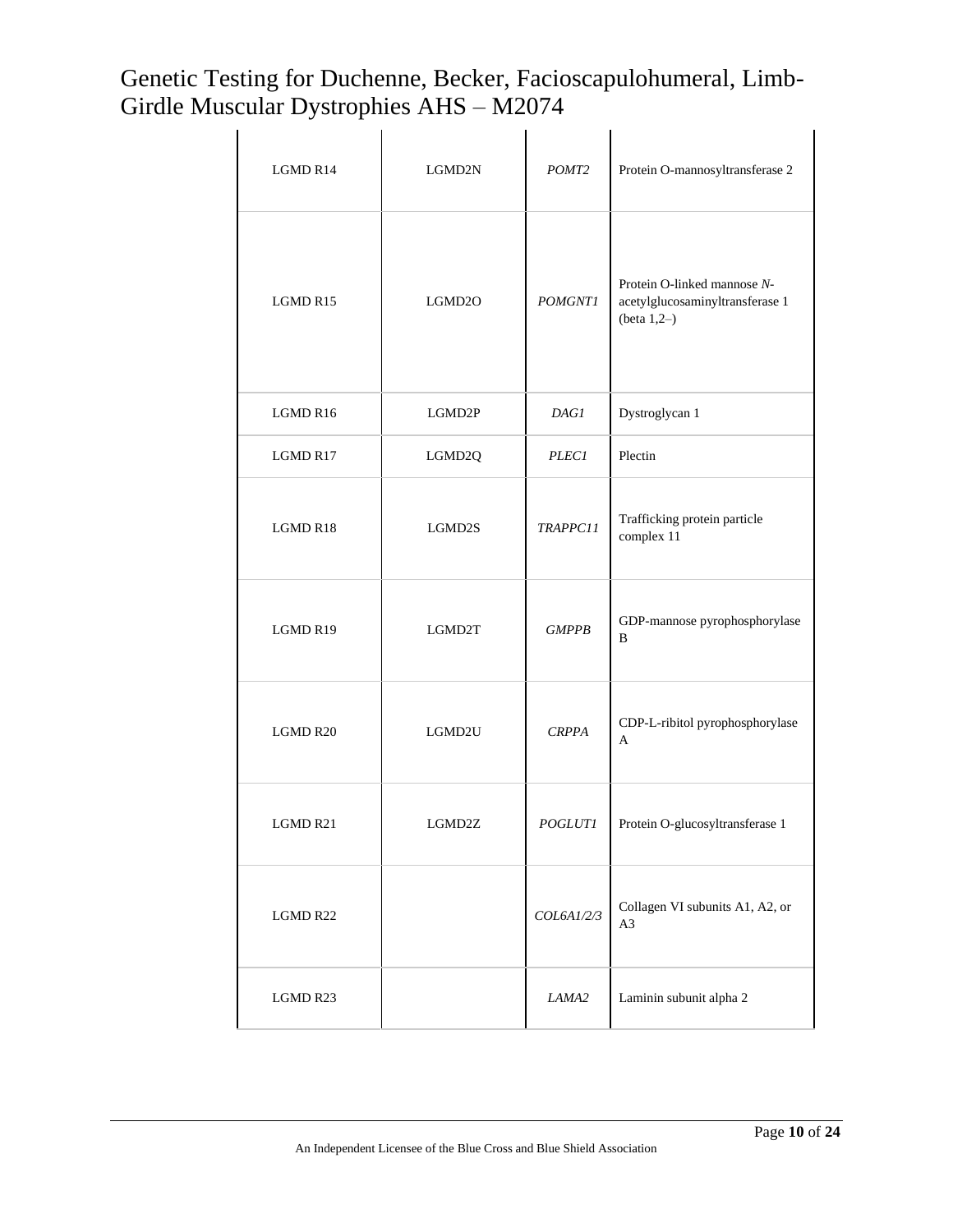| LGMD R24 |  | POMGNT2 | Protein O-linked mannose N-<br>acetylglucosaminyltransferase 2<br>(beta $1,4-$ ) |
|----------|--|---------|----------------------------------------------------------------------------------|
|----------|--|---------|----------------------------------------------------------------------------------|

The autosomal recessive LGMD R1 is considered the most common form of LGMD worldwide, making up an estimated 15 to 40 percent of all cases of LGMD (Nallamilli et al., 2018; Wicklund  $\&$ Kissel, 2014).

Dilated cardiomyopathy (DCM) is the most common cardiac phenotype associated with LGMD, and its prevalence varies in the different subgroups of patients. The risk of developing DCM is particularly high in the LGMD1B patient subgroup, such that clinicians might consider preventive interventions due to the high risk of sudden death (Arbustini et al., 2018).

### *Clinical Validity and Utility of LGMD Genetic Testing*

Based on published literature, the clinical validity of genetic testing for LGMD is difficult to ascertain; however, broad genetic testing is becoming the standard for LGMD diagnosis for patients suspected of having LGMD (Wicklund, 2019). Testing should be performed by way of an LGMD or neuromuscular gene panel that looks for alterations in genes known to be involved in LGMD or other dystrophies and myopathies. If such a panel is inconclusive, broader testing by way of whole exome sequencing or whole genome sequence with NGS may be used (Ghaoui et al., 2015; Ozyilmaz et al., 2019). Unless clinical findings suggest a particular subtype of LGMD, whole exome or whole genome testing may increase the likelihood of an accurate diagnosis as compared to single-gene sequencing (Narayanaswami et al., 2014).

The yield of genetic testing in patients with signs and symptoms of LGMD varies depending on the mutation and population characteristics. Some studies conclude that the clinical validity is reasonably high (Fanin et al., 2009; Norwood, de Visser, Eymard, Lochmuller, & Bushby, 2007). According to Norwood et al. (2007), "DNA analysis directed to provide confirmation of mutation in the affected gene(s) is the gold standard of diagnosis, and necessary to be able to offer carrier or presymptomatic testing to other family members." Other researchers have attempted to utilize whole-exome sequencing to diagnose LGMD in 100 individuals with familial LGMD; however, a diagnostic success rate of only 45% was achieved (Ghaoui et al., 2015).

Monies et al. (2016) screened 50 random genetically unstudied families with LGMD via a gene panel incorporating 759 OMIM (Online Mendelian Inheritance in Man) genes associated with neurological disorders. OMIM is a catalogue of human genes and genetic disorders that provides comprehensive information based on the periodical biomedical literature (Amberger, Bocchini, Schiettecatte, Scott, & Hamosh, 2014). The panel "identified the mutation in 76 % of families (38/50; 11 novel). A total of 34 families had mutations in LGMD-related genes with four others having variants not typically associated with LGMD. The majority of cases had recessive inheritance with homoallelic pathogenic variants (97.4 %, 37/38), as expected considering the high rate of consanguinity in the study population." The authors concluded that the "neurological panel achieved a high clinical sensitivity (76 %) and is an effective first-line laboratory test in patients with LGMD and other myopathies. This sensitive, cost-effective, and rapid assay significantly assists clinical practice especially in these phenotypically and genetically heterogeneous disorders. Moreover, the application of the American College of Medical Genetics (ACMG) and Association for Molecular Pathology (AMP) guidelines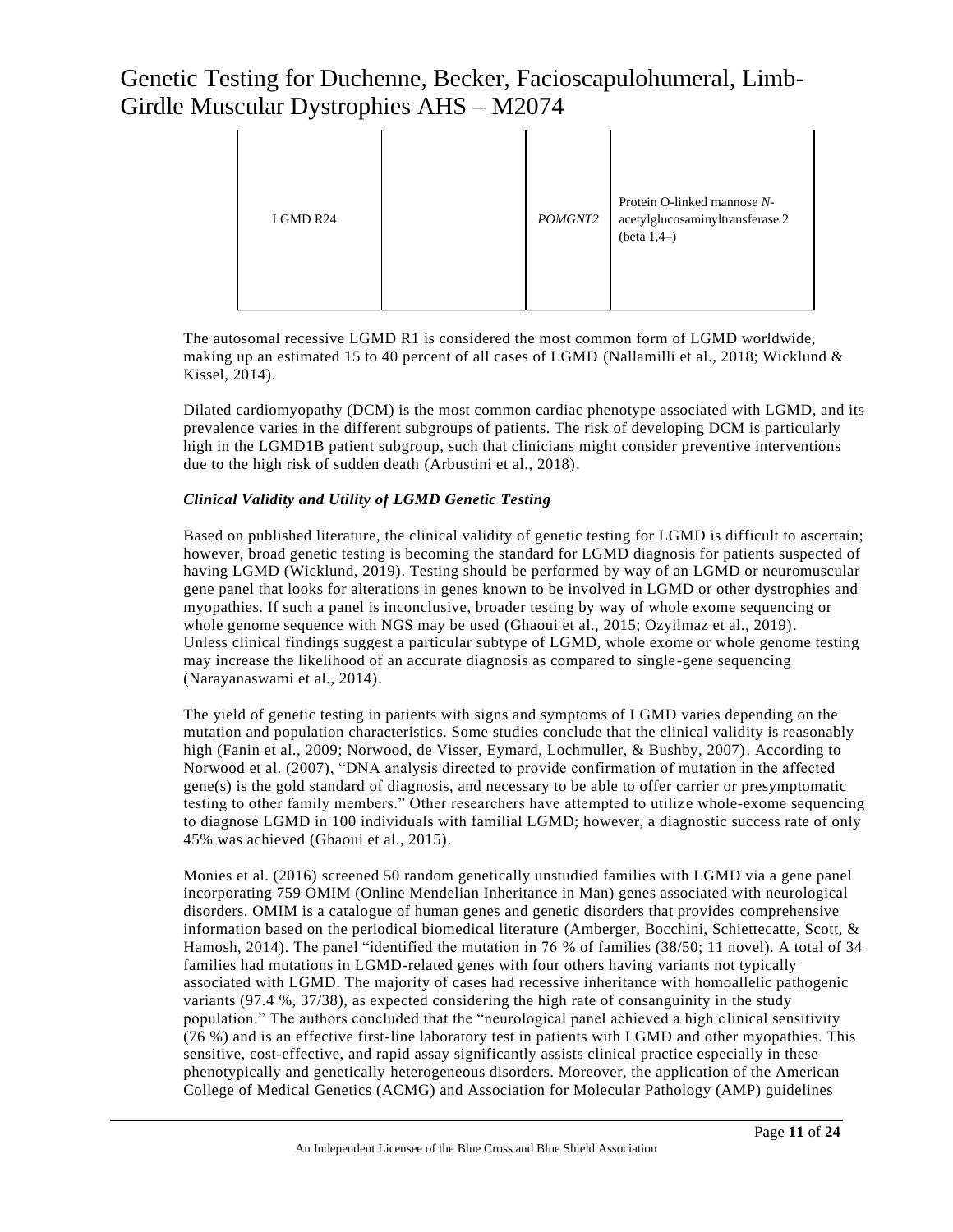applied in the classification of variant pathogenicity provides a clear interpretation for physi cians on the relevance of such findings (Monies et al., 2016)."

Harris et al. (2017) performed whole exome sequencing (WES) on 104 patients with LGMD in which standard gene testing had not yet yielded a diagnosis, and 91 patients using sequential gene by gene testing. They found that "patients selected for WES had undergone more extensive prior testing than those undergoing standard genetic testing, and on average had had eight genes screened already. In this extensively investigated cohort WES identified the genetic diagnosis in 28 families (28/75, 37%), including the identification of the novel gene *ZAK* and two unpublished genes. WES of a single affected individual with sporadic disease yielded a diagnosis in 13/38 (34%) of cases. In comparison, conventional gene by gene testing provided a genetic diagnosis in 28/84 (33%) families." The a uthors concluded that "WES was able to overcome many limitations of standard testing and achieved a higher rate of diagnosis than standard testing even in this cohort of extensively investigated patients. Earlier application of WES is therefore likely to yield an even higher diagnostic rate. We obtained a high diagnosis rate in simplex cases and therefore such individuals should be included in exome or genome sequencing projects. Disease due to somatic mosaicism may be increasingly recognized due to the increased sensitivity of next generation sequencing techniques to detect low level mosaicism (Harris et al., 2017)." A similar study by Reddy and colleagues reported 40% of the LGMD families tested "had novel and previously reported pathogenic mutations, primarily in LGMD genes, and also in genes for Duchenne muscular dystrophy, facioscapulohumeral muscular dystrophy, congenital myopathy, myofibrillar myopathy, inclusion body myopathy and Pompe disease (Reddy et al., 2017)."

#### **Guidelines and Recommendations**

#### **Best Practice Guidelines on Molecular Diagnostics in Duchenne/Becker Muscular Dystrophies Workshop Report (Abbs et al., 2010)**

The international workshop comprised of scientists from Europe, the US, India, and Australia was organized and sponsored by the European Neuro-Muscular Centre, the European Molecular Genetics Quality Network, TREAT-NMD, and Euro-Gentest. The flow chart for the diagnostic work-up of a dystrophinopathy they recommend is shown below in Figure 1 (Abbs et al., 2010).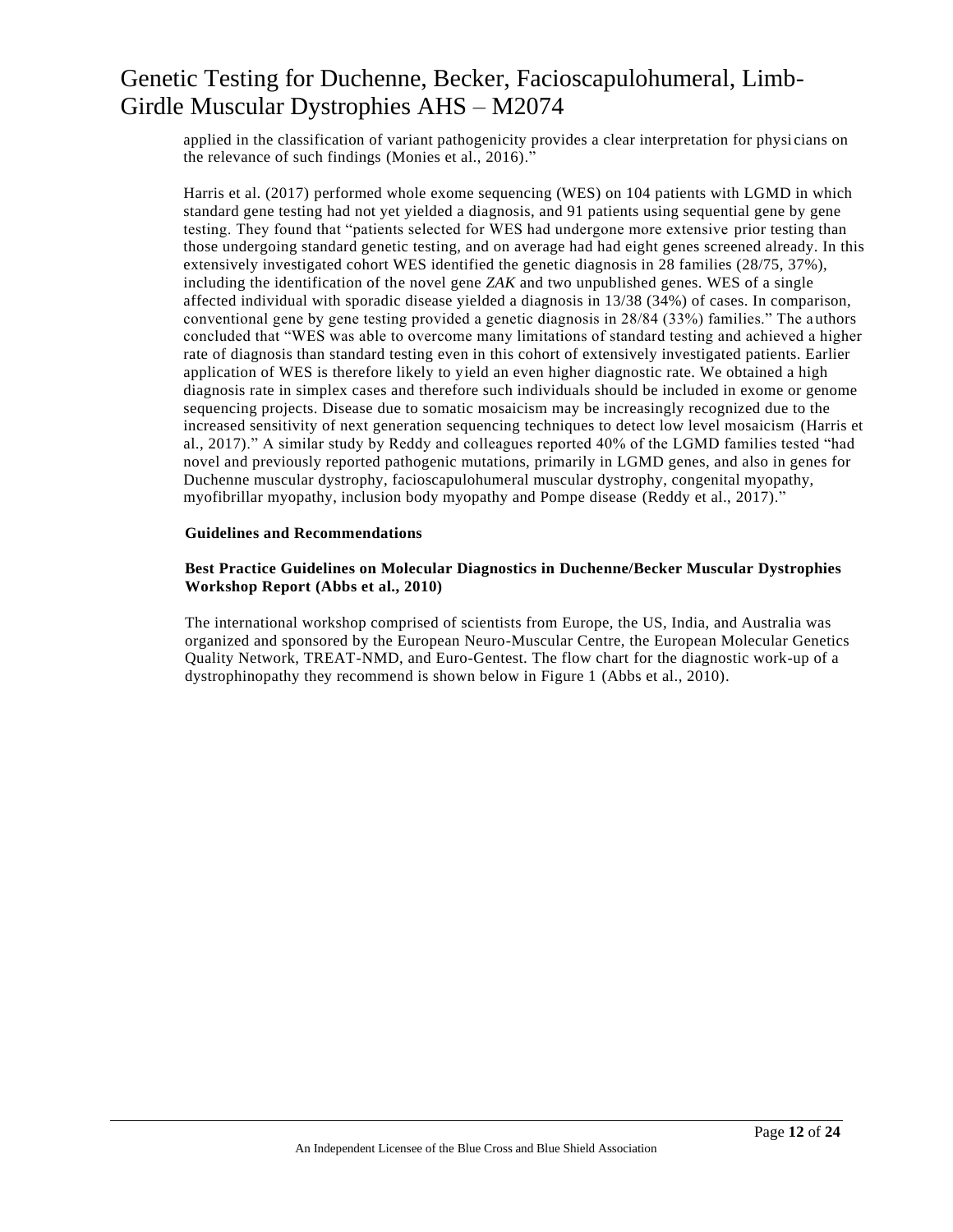

Fig. 1. Flow chart for the diagnostic work-up of a dystrophinopathy.

Recommendations for testing are: If there is a clinical suspicion of a dystrophinopathy, first screen for deletions and duplications. If no deletion or duplication is detected, but the clinical diagnosis is verified, screening for point mutations should be performed (Abbs et al., 2010).

#### **The DMD Care Considerations Working Group (Birnkrant et al., 2018; Bushby et al., 2010)**

The CDC selected 84 clinicians to comprise the DMD Care Considerations Working Group to develop recommendations regarding all aspects of DMD care, including the diagnosis and genetic testing of muscular dystrophy. They state the following: "Testing for a DMD mutation in a blood sample is always necessary even if DMD is first confirmed by the absence of dystrophin protein expression on muscle biopsy. The results of genetic testing provide the clinical information required for genetic counselling, prenatal diagnosis, and consideration for future mutation-specific therapies... If analysis by one or more of these techniques leads to the identification and full characterisation of a dystrophin mutation, then no further testing is required. If deletion/ duplication testing is negative, then dystrophin gene sequencing should be done to look for point mutations or small deletions/insertions. Full characterisation of the mutation (deletion endpoints or exact position of any point mutation) is required to allow correlation of the predicted effect of the mutation on the reading frame of the gene, which is the major determinant of the phenotypic variability seen in dystrophinopathy, as well as to determine eligibility for the mutation-specific treatments currently in trials (Bushby et al., 2010)."

More recently, an update of the 2010 DMD Care considerations was published to further improve patient care. A diagnostic flow chart for DMD was provided and can be found below (Birnkrant et al., 2018).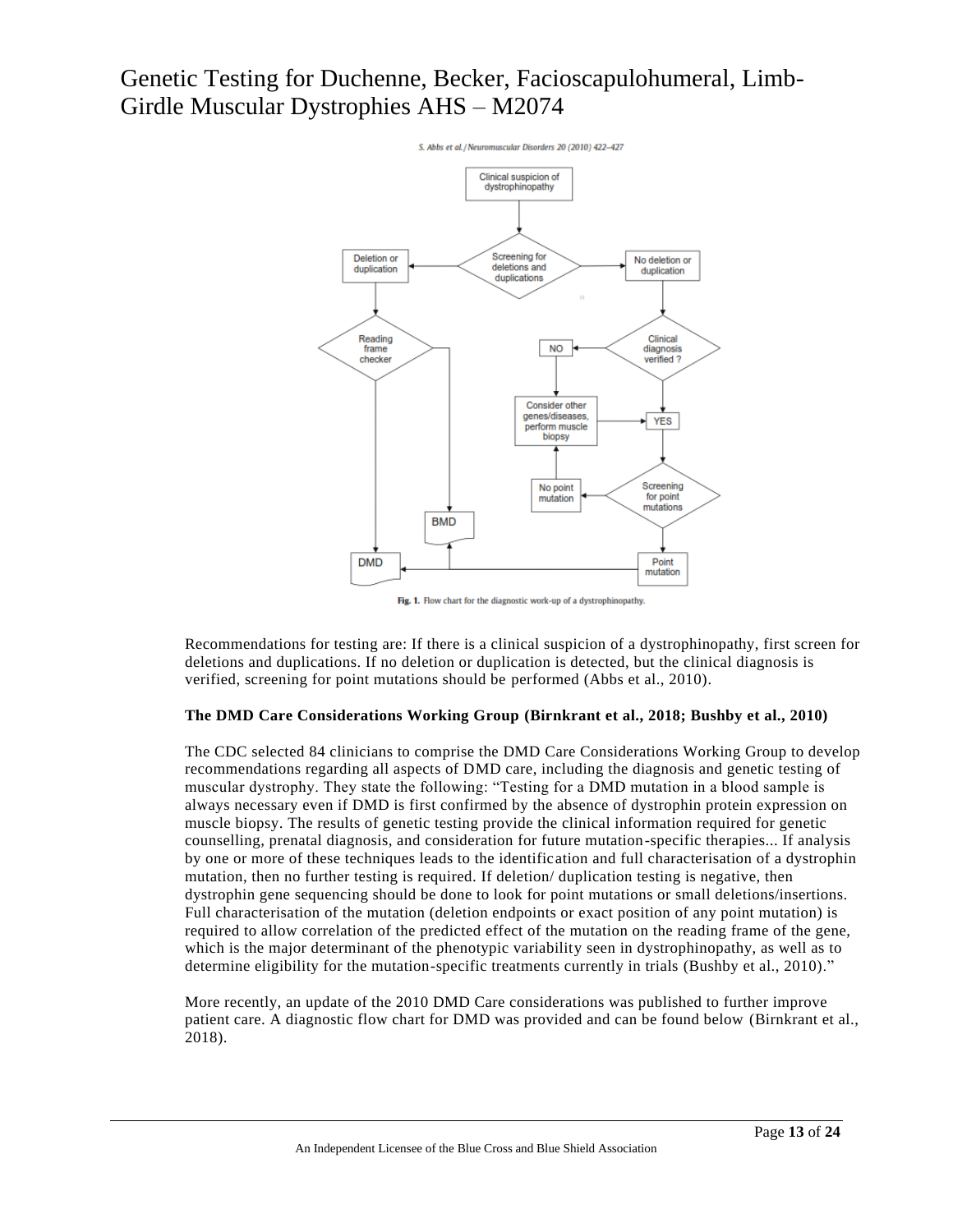

The DMD Care Considerations Working Group has stated that "Because approximately 70% of individuals with DMD have a single-exon or multi-exon deletion or duplication in the dystrophin gene, dystrophin gene deletion and duplication testing is usually the first confirmatory test. Testing is best done by multiplex ligation-dependent probe amplification (MLPA) or comparative genomic hybridisation array, since use of multiplex PCR can only identify deletions… If de letion or duplication testing is negative, genetic sequencing should be done to screen for the remaining types of mutations that are attributed to DMD (approximately 25–30%)… Finally, if genetic testing does not confirm a clinical diagnosis of DMD, then a muscle biopsy sample should be tested for the presence of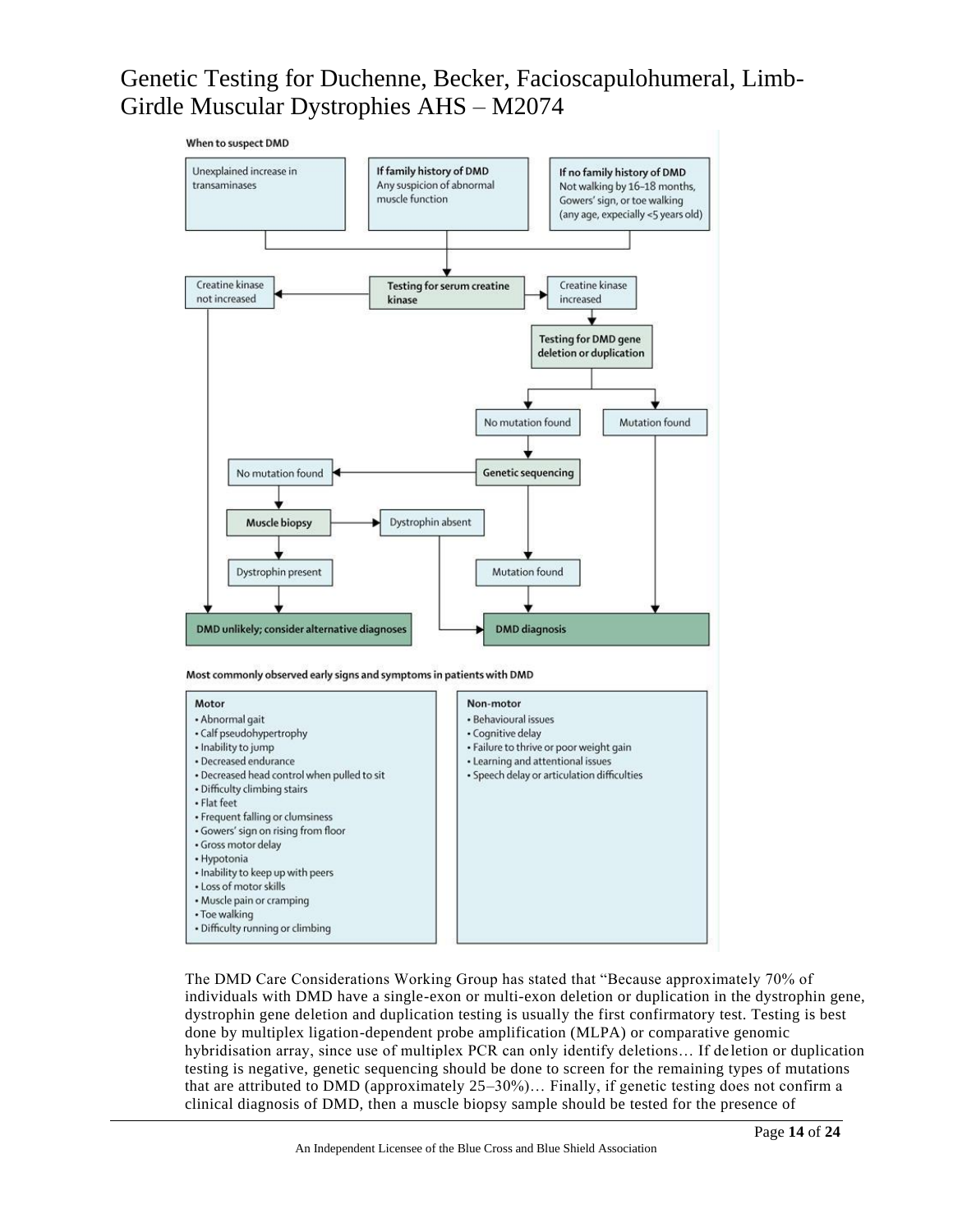dystrophin protein by immunohistochemistry of tissue cryosections or by western blot of a muscle protein extract (Birnkrant et al., 2018)." Also stated is that "Family members of an individual with DMD should receive genetic counselling to establish who is at risk of being a carrier. Carrier testing is recommended for female relatives of a boy or man who has been genetically confirmed to have DMD (Birnkrant et al., 2018)."

#### **American Academy of Neurology (AAN) and the American Association of Neuromuscular and Electrodiagnostic Medicine (AANEM) (P. B. Kang et al., 2015; Narayanaswami et al., 2014) (reaffirmed in 2021)**

The Guideline Development Subcommittee of the American Academy of Neurology and the Practice Issues Review Panel of the American Association of Neuromuscular and Electrodiagnostic Medicine published recommendations that "Targeted genetic testing often identifies causative mut ations in the classic CMD subtypes... Genetic diagnoses are beneficial to the patient, as they often enable physicians to provide more accurate prognoses and facilitate genetic counseling and family -planning discussions, and may enable patients to become more aware of future clinical trials for which they may be eligible… when available and feasible, physicians might order targeted genetic testing for specific CMD subtypes that have well-characterized molecular causes" and "In individuals with CMD who either do not have a mutation identified in one of the commonly associated genes or have a phenotype whose genetic origins have not been well characterized, physicians might order whole -exome or whole-genome sequencing when those technologies become more accessible and affordable for routine clinical use (P. B. Kang et al., 2015)."

In 2014, the American Academy of Neurology and the Practices Issues Review Panel of the American Association of Neuromuscular and Electrodiagnostic Medicine issued evidenced-based guidelines for the diagnosis and treatment of limb-girdle and distal dystrophies, who made the following recommendations (Narayanaswami et al., 2014):

For the diagnosis of LGMD:

- For patients with suspected muscular dystrophy, clinicians should use a clinical approach to guide genetic diagnosis based on the clinical phenotype, including the pattern of muscle involvement, inheritance pattern, age at onset and associated manifestations (e.g., early contractures, cardiac or respiratory involvement) (Level B recommendation).
- In patients with suspected muscular dystrophy in whom initial clinically directed genetic testing does not provide a diagnosis, clinicians may obtain genetic consultation or perform parallel sequencing of targeted exomes, whole-exome sequencing, whole genome screening, or next-generation sequencing to identify the genetic abnormality (Level C recommendation).

The AAN Guidelines state: "Diagnosis assists in defining the long-term prognosis, since some dystrophies are more rapidly progressive, involve the cardiorespiratory systems more frequently, or are associated with other disorders. The identification of these dystrophies through genetic testing will not only inform long-term prognosis but will also assist in directing care more efficiently (e.g., more frequent cardiorespiratory monitoring and prophylactic treatments such as pacer/defibrillator placement for those disorders known to be associated with cardiac involvement). Precise identification of the disorder also eliminates the need for repeated testing for an acquired, treatable disorder such as an inflammatory myopathy, because some dystrophies have inflammation on muscle biopsy, making diagnosis difficult on the basis of routine biopsy findings. In addition, the temptation to try immunosuppressive agents repeatedly, looking for a therapeutic response, is not unusual when there is no diagnosis and the patient is worsening. This exposes patients to potentially serious side effects of immunosuppressive medications. Patients on immunosuppressants need regular monitoring, adding logistical difficulties to a population that may have significantly impaired mobility. Health care costs are increased by repeated investigations, immunosuppressive treatments, and laboratory monitoring. Although establishing a genetic diagnosis is expensive on the front end, the costs of continued investigation for other causes and the risks and expenses associated with empiric trials of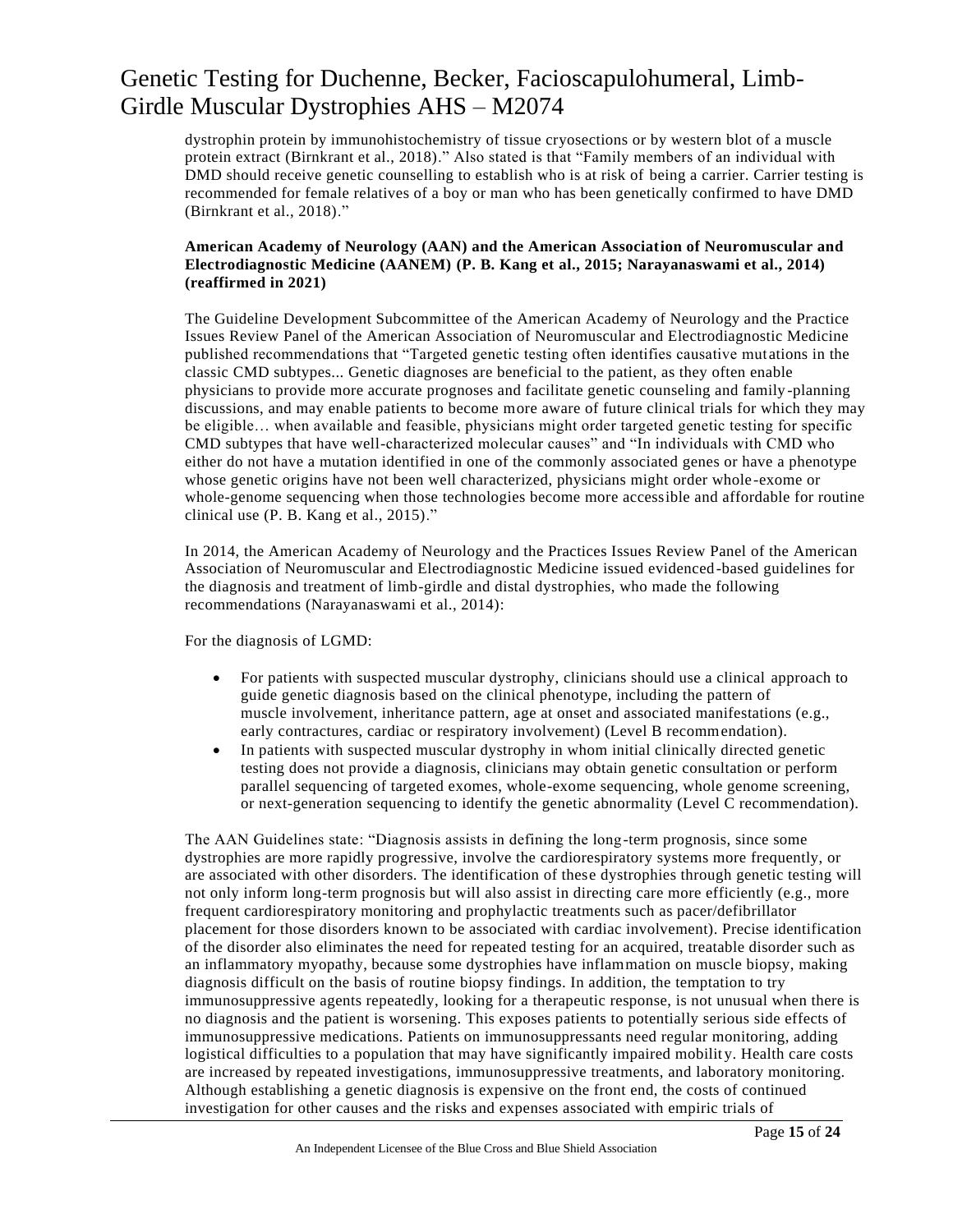immunosuppressants make a strong case for establishing a genetic diagnosis, which often provides patients a sense of closure. Establishing a genetic diagnosis is crucial for genetic counseling to inform decision-making about having children and for screening of offspring. Treatment of cardiomyopathy, arrhythmias, and ventilatory failure prolongs life and improves quality of life in patients with other neuromuscular diseases (Narayanaswami et al., 2014)."

#### **American Academy of Neurology (AAN) (Tawil et al., 2015) (reaffirmed in 2021 (AAN, 2018))**

The American Academy of Neurology published evidence-based guidelines which found that "the finding of a D4Z4 contraction on chromosome 4q35 likely has a sensitivity of 93% and a specificity of 98% for diagnosis of clinically defined FSHD." They recommend that "Clinicians should obtain genetic confirmation of FSHD1 in patients with atypical presentations and no first-degree relatives with genetic confirmation of the disease [Level B]." Concerning the use of genetics as a predictor of severity in FSHD, they recommend, "Large D4Z4 deletion sizes (contracted D4Z4 allele of 10–20 kb) should alert the clinician that the patient is more likely to develop more significant dis ability and at an earlier age. Patients with large deletions are also more likely to develop symptomatic extramuscular manifestations [Level B] (Tawil et al., 2015)."

#### **International Standard of Care Committee for Congenital Muscular Dystrophy (C. H. Wang et al., 2010)**

As a part of the guidelines concerning newly diagnosed patients, the International Standard of Care Committee for Congenital Muscular Dystrophy recommends that "if a genetic diagnosis is known, the recurrence risk and impact on future family planning should be discussed. Even if the exact genetic defect is not known, recurrence risk can sometimes be discussed using a common genetic model that is often associated with the diagnosis (C. H. Wang et al., 2010)."

#### **171st European Neuromuscular Centre International Workshop on Standards of Care and Management of Facioscapulohumeral Muscular Dystrophy (FSHD) (R. J. L. F. Lemmers et al., 2012)**

In a report from the 171st European Neuromuscular Centre International Workshop Standards of Care and Management of FSHD held in January 2010, it is stated that "when a physician concludes facioscapulohumeral syndrome based on clinical findings, the odds are in favor of FSHD, and genetic testing is the preferred diagnostic choice (R. J. L. F. Lemmers et al., 2012)".

#### **Evidence-Based Consensus and Systematic Review on Reducing the Time to Diagnosis of Duchenne Muscular Dystrophy Joint Report of the EPNS, MDA, PPMD, TREAT-NMD, and DPPI (Aartsma-Rus et al., 2019)**

According to this evidence-based report endorsed by the European Paediatric Neurology Society (EPNS), the Muscular Dystrophy Association (MDA), Duchenne Parent Project Italy (DPPI), Parent Project Muscular Dystrophy (PPMD), and TREAT-NMD, "Genetic testing is crucial for obtaining a complete diagnosis of DMD, and should be considered the gold standard" (Aartsma-Rus et al., 2019); accepted DMD symptoms are listed and include "calf hypertrophy (pseudohypertrophy); delayed walking; difficulty climbing/descending stairs; difficulty rising from the floor; difficulty running/walking; elevated serum CK levels (including elevated ALT and AST); a family history of DMD; frequent falls; Gowers' sign; male sex; and muscle weakness;" additional recommendations include that "patients with signs and symptoms of DMD and elevated serum CK levels should be referred for genetic testing to either a clinical geneticist or a neuromuscular specialist" (Aartsma-Rus et al., 2019). In regard to other family members, Aartsma-Rus et al. (2019) recommends that "After a patient receives a complete genetic diagnosis of DMD, it is mandatory that carrier testing of the mother and other at-risk female family members be offered with appropriate pre- and postgenetic counseling."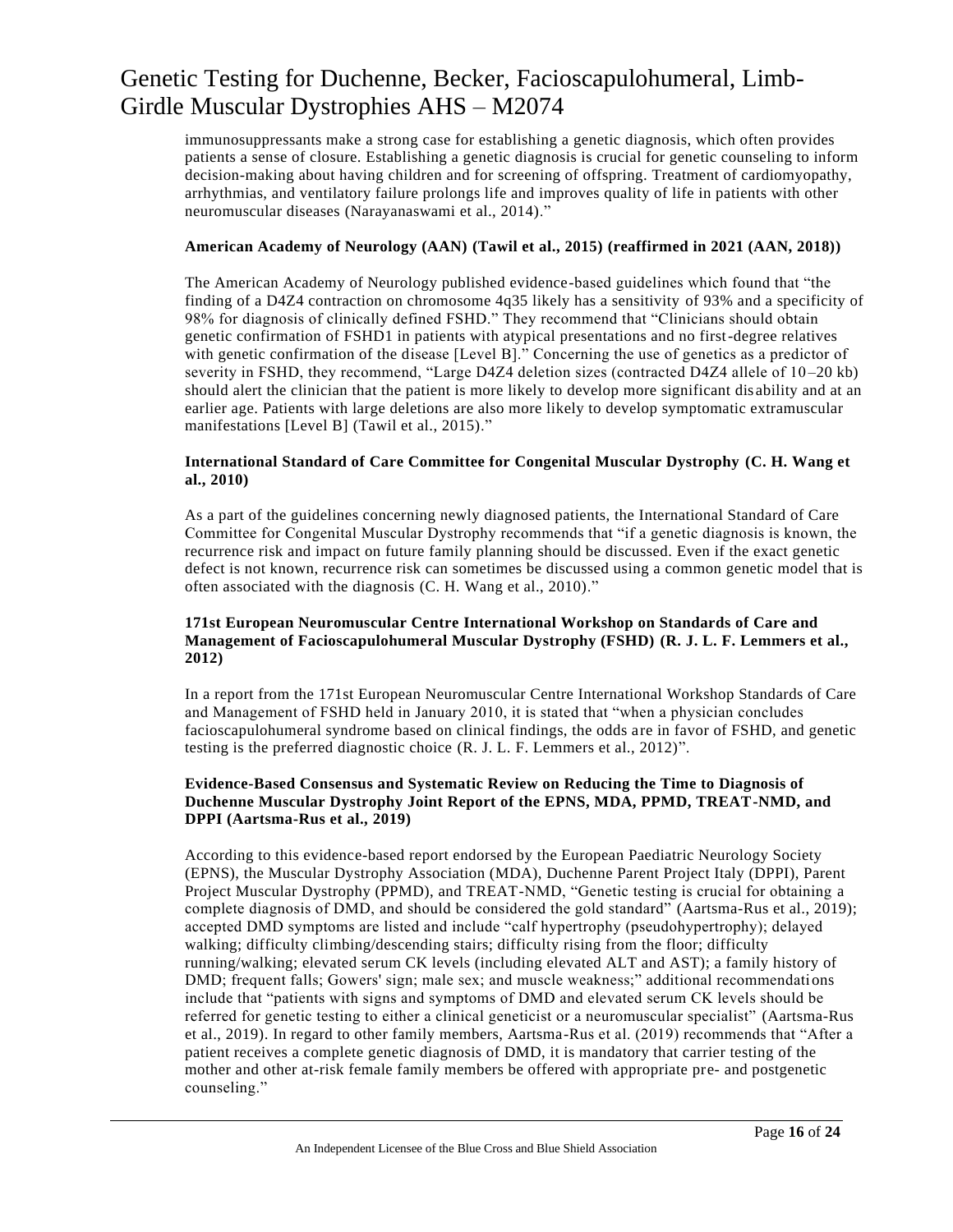### **U.S. Preventive Services Task Force (USPSTF)**

No U.S. Preventive Services Task Force recommendations for genetic testing for muscular dystrophy have been identified. A search for "muscular dystrophy" on the USPSTF website turned up 0 results on October 2nd, 2020.

#### **European Molecular Genetics Quality Network (EMQN) Best Practice Guidelines on molecular diagnostics in the Duchenne/Becker muscular dystrophies (Fratter et al., 2020)**

The EMQN summarizes current diagnostic methods to analyze the *DMD* gene and categorizes these methods according to specificity of the tests into Level 1 (copy number variations detection), Level 2 (small variants detection), and Level 3 (RNA Analysis). 78% of the pathogenic *DMD* variants is due to whole-exon deletions and duplications; therefore, detection of the relative copy number of all exons within the *DMD* gene (copy number variations) is the first level of diagnostic tests offered. Several quantitative tests can be used to detect these copy number variations (CNVs). The most re liable method is multi-plex ligation-dependent probe amplification (MLPA), which detects the number of deletions or duplications to the exon level. MLPA is more reliable when there are multiple exons involved, but less if there is a single exon deletion. Therefore, real-time PCR, multi-plex PCR, Sanger sequencing, or microsatellite marker analysis must follow to confirm single exon deletions. Comparative genomic hybridization (CGH) is another method which provides a slightly higher detection rate than MLPA by use of oligonucleotide probes to interrogate copy number across the entire 2.2 Mb genomic region of the *DMD* gene. The last method is next generation sequencing (NGS), which can detect single nucleotide variants (SNVs) and copy number variations (CNVs); however, NGS is not routinely used to detect CNVs because it is not sensitive enough to pick up on all types of CNVs. Level 2 testing detects missense, nonsense, small insertions and deletions, and indel and splicing variants through either Sanger sequencing or NGS. NGS is less time consuming as it allows for many targets to be sequenced with deep sequence coverage in multiple patients at a time and enhances detection of low-level somatic mosaicism in patients' or probands' mothers; however, Sanger sequencing is still the standard method used for known familial variant testing. Level 3 testing, such as muscle cDNA analysis, is used when a patient presents with clinical symptoms of a dystrophinopathy, but no CNVs or small variants were detected from Level 1 and Level 2 diagnostic techniques.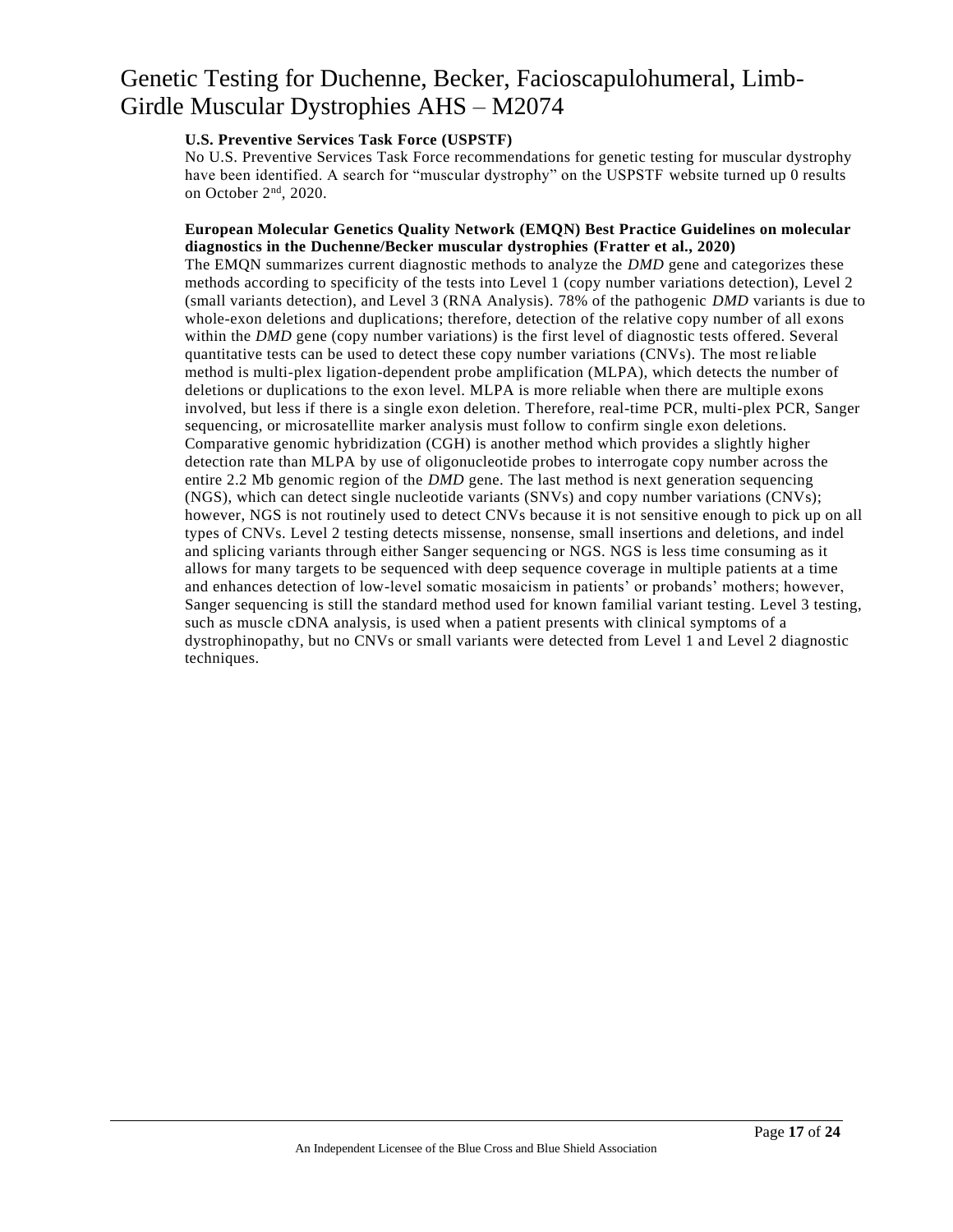

A flowchart for the recommended molecular diagnostic algorithm for dystrophinopathy is shown in the figure above (Fratter et al., 2020). When dystrophinopathy is suspected due to clinical symptoms, high serum creatine kinase levels, and a possible family history, molecular testing to detect copy number variations (CNVs) is recommended. If a pathogenic deletion and duplication is not detected, the next step is to sequence the coding region of the entire *DMD* gene. If a pathogenic variant is not detected from these two tests, a muscle biopsy, dystrophin gene analysis via immunohistochemistry, or muscle cDNA sequencing may be performed. If the patient presents with a positive muscle biopsy test and positive symptoms of a dystrophinopathy, but no pathogenic variant is detected through genetic testing, the patient should still be diagnosed with a dystrophinopathy (Fratter et al., 2020).

The EMQN also provides guidelines on genetic testing for females affected by dystrophinopathies. Although dystrophinopathies predominantly affect males, females could have a pathogenic *DMD* variant and present with a milder phenotype most likely due to a skewed X-inactivation. In this case, the diagnostic method would be identical to the one presented in the flowchart: evaluation of clinical symptoms, CNV analysis and *DMD* gene sequencing followed by muscle biopsy, dystrophin gene analysis, and muscle cDNA sequencing as needed. If a female presents with the complete DMD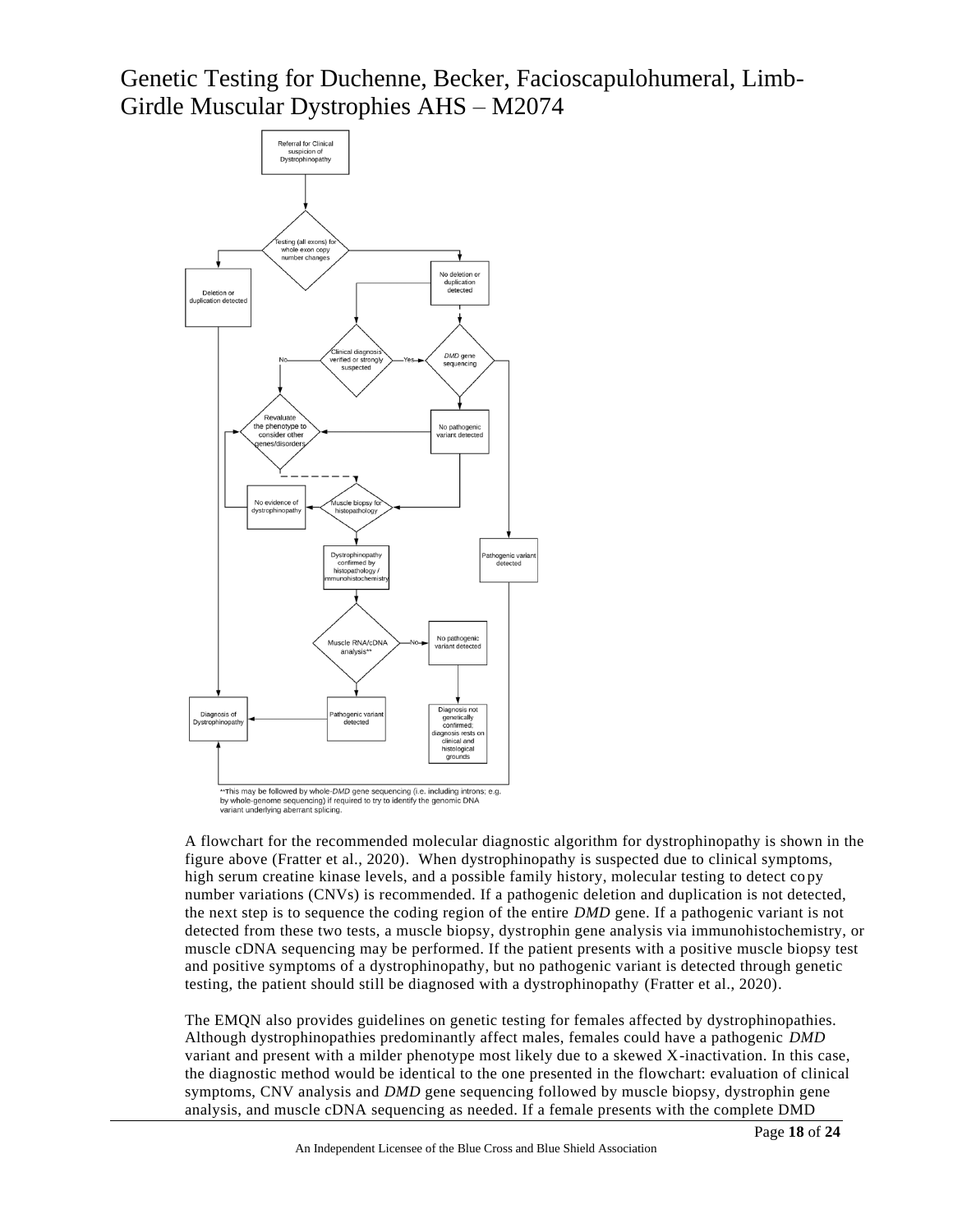phenotype, karyotyping is recommended due to possible chromosomal aberrations or autosomal translocations that could cause 100% skewed X-inactivation.

Females who are carriers of dystrophinopathies are usually clinically asymptomatic but may develop some symptoms during their lifetime or pass it down to their children. Therefore, carrier testing is important for family planning. If the familial pathogenic variant is known, then two complementary tests should be performed (MLPA and Sanger Sequencing or MLPA and microsatellite analysis). High density array CGH can also be used, which is a single test that interrogates multiple loci within the deletion or duplication. If the familial pathogenic variant is not known and an affected male in the family is not available, then female carriers who are at risk of being carriers should be offered CNV analysis and *DMD* gene sequencing followed by muscle biopsy, dystrophin gene analysis, and muscle cDNA sequencing as needed. Measuring serum creatine kinase levels may also be helpful (Fratter et al., 2020).

EMQN also comments on prenatal diagnosis of dystrophinopathies. Since it is not possible to predict whether a female will present symptoms of a dystrophinopathy, prenatal diagnosis should only be performed on pregnancies with a male fetus unless there is documented familial reoccurrence of complete skewed X inactivation. Prenatal testing is performed on placental biopsy through chorionic villus sampling (CVS) within 11-12 weeks of gestation or amniocentesis within 15-17 weeks of gestation. CVS is the preferred method as it provides higher DNA quality and greater safety for the pregnancy. The obtained DNA from placental biopsy can be analyzed through next generation sequencing (NGS) or CNV detection. For non-invasive prenatal diagnostic options, relative haplotype dosage analysis (RHDO) may be performed. "RHDO analysis examines SNPs in the cell-free DNA from a maternal blood sample and shows whether the male foetus has inherited the high risk or low risk haplotype across the *DMD* gene (Fratter et al., 2020)."

#### **Applicable Federal Regulations**

A search of the FDA Device database on 10/02/2020 for "genotyping tests" yielded 15 results. Additionally, many labs have developed specific tests that they must validate and perform in house. These laboratory-developed tests (LDTs) are regulated by the Centers for Medicare and Medicaid (CMS) as high-complexity tests under the Clinical Laboratory Improvement Amendments of 1988 (CLIA '88). As an LDT, the U. S. Food and Drug Administration has not approved or cleared this test; however, FDA clearance or approval is not currently required for clinical use.

### **Billing/Coding/Physician Documentation Information**

This policy may apply to the following codes. Inclusion of a code in this section does not guarantee that it will be reimbursed. For further information on reimbursement guidelines, please see Administrative Policies on the Blue Cross Blue Shield of North Carolina web site at www.bcbsnc.com. They are listed in the Category Search on the Medical Policy search page.

#### *Applicable service codes: 81161, 81400, 81404, 81405, 81406, 81408, 81479, 0218U.*

BCBSNC may request medical records for determination of medical necessity. When medical records are requested, letters of support and/or explanation are often useful, but are not sufficient documentation unless all specific information needed to make a medical necessity determination is included.

### **Scientific Background and Reference Sources**

AAN. (2018, 01/20/2018). EVIDENCE-BASED GUIDELINE SUMMARY: EVALUATION, DIAGNOSIS, AND MANAGEMENT OF FACIOSCAPULOHUMERAL MUSCULAR DYSTROPHY. Retrieved from<https://www.aan.com/Guidelines/home/GuidelineDetail/701>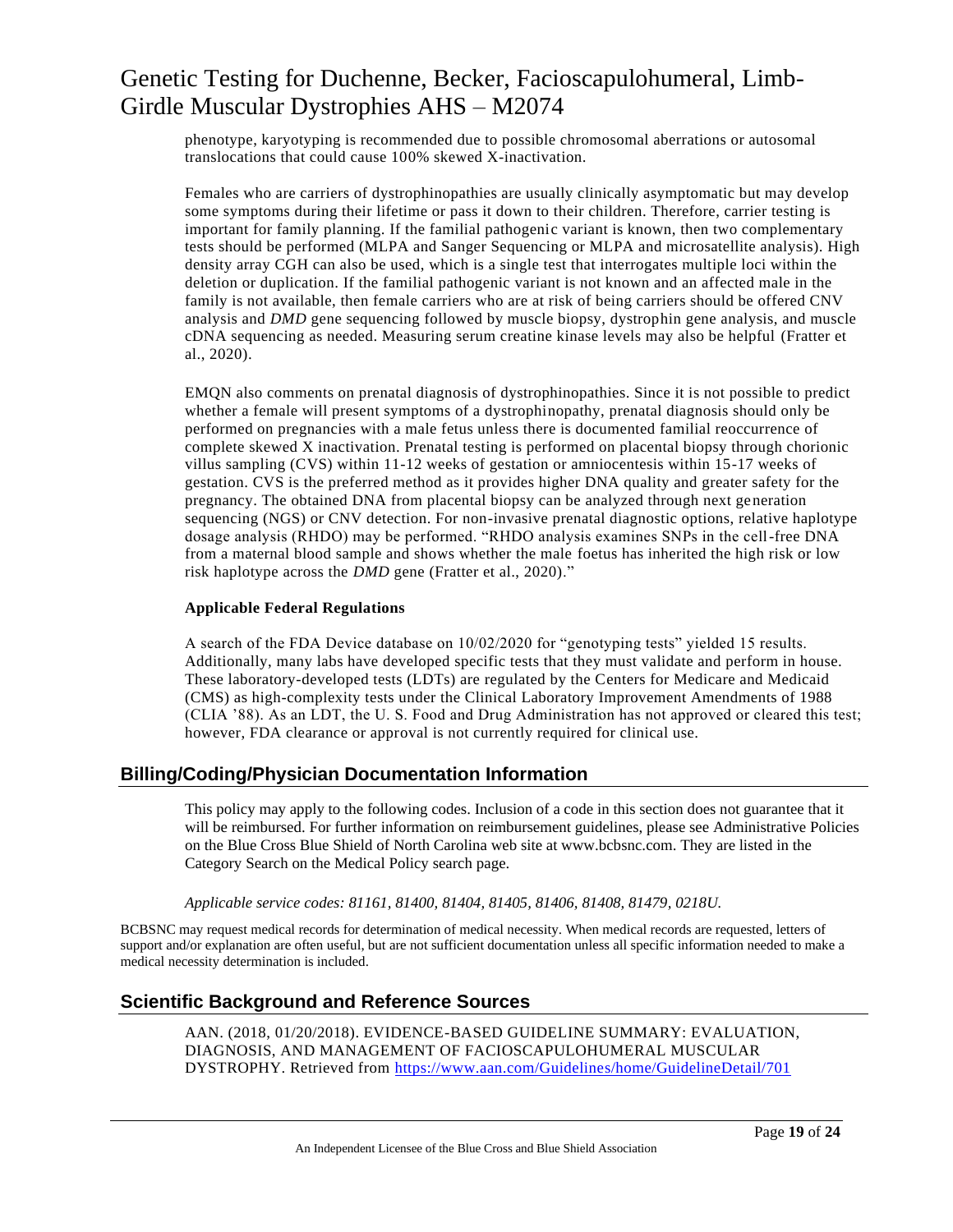Aartsma-Rus, A., Hegde, M., Ben-Omran, T., Buccella, F., Ferlini, A., Gallano, P., . . . Nelson, S. F. (2019). Evidence-Based Consensus and Systematic Review on Reducing the Time to Diagnosis of Duchenne Muscular Dystrophy. *J Pediatr, 204*, 305-313.e314. doi:10.1016/j.jpeds.2018.10.043 Abbs, S., Tuffery-Giraud, S., Bakker, E., Ferlini, A., Sejersen, T., & Mueller, C. R. (2010). Best practice guidelines on molecular diagnostics in Duchenne/Becker muscular dystrophies. *Neuromuscul Disord, 20*(6), 422-427. doi:10.1016/j.nmd.2010.04.005

Amberger, J. S., Bocchini, C. A., Schiettecatte, F., Scott, A. F., & Hamosh, A. (2014). OMIM.org: Online Mendelian Inheritance in Man (OMIM®), an online catalog of human genes and genetic disorders. *Nucleic Acids Research, 43*(D1), D789-D798. doi:10.1093/nar/gku1205

Arbustini, E., Di Toro, A., Giuliani, L., Favalli, V., Narula, N., & Grasso, M. (2018). Cardiac Phenotypes in Hereditary Muscle Disorders: JACC State-of-the-Art Review. *J Am Coll Cardiol, 72*(20), 2485-2506. doi:10.1016/j.jacc.2018.08.2182

Birnkrant, D. J., Bushby, K., Bann, C. M., Apkon, S. D., Blackwell, A., Brumbaugh, D., . . . Weber, D. R. (2018). Diagnosis and management of Duchenne muscular dystrophy, part 1: diagnosis, and neuromuscular, rehabilitation, endocrine, and gastrointestinal and nutritional management. *Lancet Neurol, 17*(3), 251-267. doi:10.1016/s1474-4422(18)30024-3

Brandsema, J. F., & Darras, B. T. (2015). Dystrophinopathies. *Semin Neurol, 35*(04), 369-384. doi:10.1055/s-0035-1558982

Bushby, K., Finkel, R., Birnkrant, D. J., Case, L. E., Clemens, P. R., Cripe, L., . . . Constantin, C. (2010). Diagnosis and management of Duchenne muscular dystrophy, part 1: diagnosis, and pharmacological and psychosocial management. *Lancet Neurol, 9*(1), 77-93. doi:10.1016/s1474- 4422(09)70271-6

Chamberlain, J. S., Chamberlain, J. R., Fenwick, R. G., Ward, P. A., Caskey, C. T., Dimnik, L. S., . . . Rysiecki, G. (1992). Diagnosis of Duchenne and Becker muscular dystrophies by polymer ase chain reaction. A multicenter study. *JAMA, 267*(19), 2609-2615. doi:10.1001/jama.1992.03480190051030 Dai, Y., Li, P., Wang, Z., Liang, F., Yang, F., Fang, L., . . . Wang, K. (2020). Single -molecule optical mapping enables quantitative measurement of D4Z4 repeats in facioscapulohumeral muscular dystrophy (FSHD). *Journal of Medical Genetics, 57*(2), 109. doi:10.1136/jmedgenet-2019-106078 Darras, B. T. (2018a, 09/07/2018). Duchenne and Becker muscular dystrophy: Clinical features and diagnosis. *Uptodate.com.* Retrieved from [https://www.uptodate.com/contents/duchenne-and-becker](https://www.uptodate.com/contents/duchenne-and-becker-muscular-dystrophy-clinical-features-and-diagnosis)[muscular-dystrophy-clinical-features-and-diagnosis](https://www.uptodate.com/contents/duchenne-and-becker-muscular-dystrophy-clinical-features-and-diagnosis)

Darras, B. T. (2018b, 04/10/2018). Facioscapulohumeral muscular dystrophy. *Uptodate.com.* Retrieved from<https://www.uptodate.com/contents/facioscapulohumeral-muscular-dystrophy> Darras, B. T. (2018c, 05/16/2018). Limb-girdle muscular dystrophy. *UpToDate.* Retrieved from [https://www.uptodate.com/contents/limb-girdle-muscular-dystrophy?source=see\\_link#H3](https://www.uptodate.com/contents/limb-girdle-muscular-dystrophy?source=see_link#H3)

Darras, B. T. (2020a). Duchenne and Becker muscular dystrophy: Clinical features and diagnosis. *Uptodate.com.* Retrieved from [https://www.uptodate.com/contents/duchenne-and-becker-muscular](https://www.uptodate.com/contents/duchenne-and-becker-muscular-dystrophy-clinical-features-and-diagnosis)[dystrophy-clinical-features-and-diagnosis](https://www.uptodate.com/contents/duchenne-and-becker-muscular-dystrophy-clinical-features-and-diagnosis)

Darras, B. T. (2020b). Facioscapulohumeral muscular dystrophy. *Uptodate.com.* Retrieved from <https://www.uptodate.com/contents/facioscapulohumeral-muscular-dystrophy>

Darras, B. T., Urion, D. K., & Ghosh, P. S. (2018, 04/26/2018). Dystrophinopathies. *GeneReviews (R).* Retrieved from<https://www.ncbi.nlm.nih.gov/books/NBK1119/>

de Greef, J. C., Lemmers, R. J., Camano, P., Day, J. W., Sacconi, S., Dunand, M., . . . Tawil, R. (2010). Clinical features of facioscapulohumeral muscular dystrophy 2. *Neurology, 75*(17), 1548-1554. doi:10.1212/WNL.0b013e3181f96175

Fanin, M., Nascimbeni, A. C., Aurino, S., Tasca, E., Pegoraro, E., Nigro, V., & Angelini, C. (2009). Frequency of LGMD gene mutations in Italian patients with distinct clinical phenotypes. *Neurology, 72*(16), 1432-1435. doi:10.1212/WNL.0b013e3181a1885e

Fratter, C., Dalgleish, R., Allen, S. K., Santos, R., Abbs, S., Tuffery-Giraud, S., & Ferlini, A. (2020). EMQN best practice guidelines for genetic testing in dystrophinopathies. *European Journal of Human Genetics, 28*(9), 1141-1159. doi:10.1038/s41431-020-0643-7

Ghaoui, R., Cooper, S. T., Lek, M., Jones, K., Corbett, A., Reddel, S. W., . . . Clarke, N. F. (2015). Use of Whole-Exome Sequencing for Diagnosis of Limb-Girdle Muscular Dystrophy: Outcomes and Lessons Learned. *JAMA Neurol, 72*(12), 1424-1432. doi:10.1001/jamaneurol.2015.2274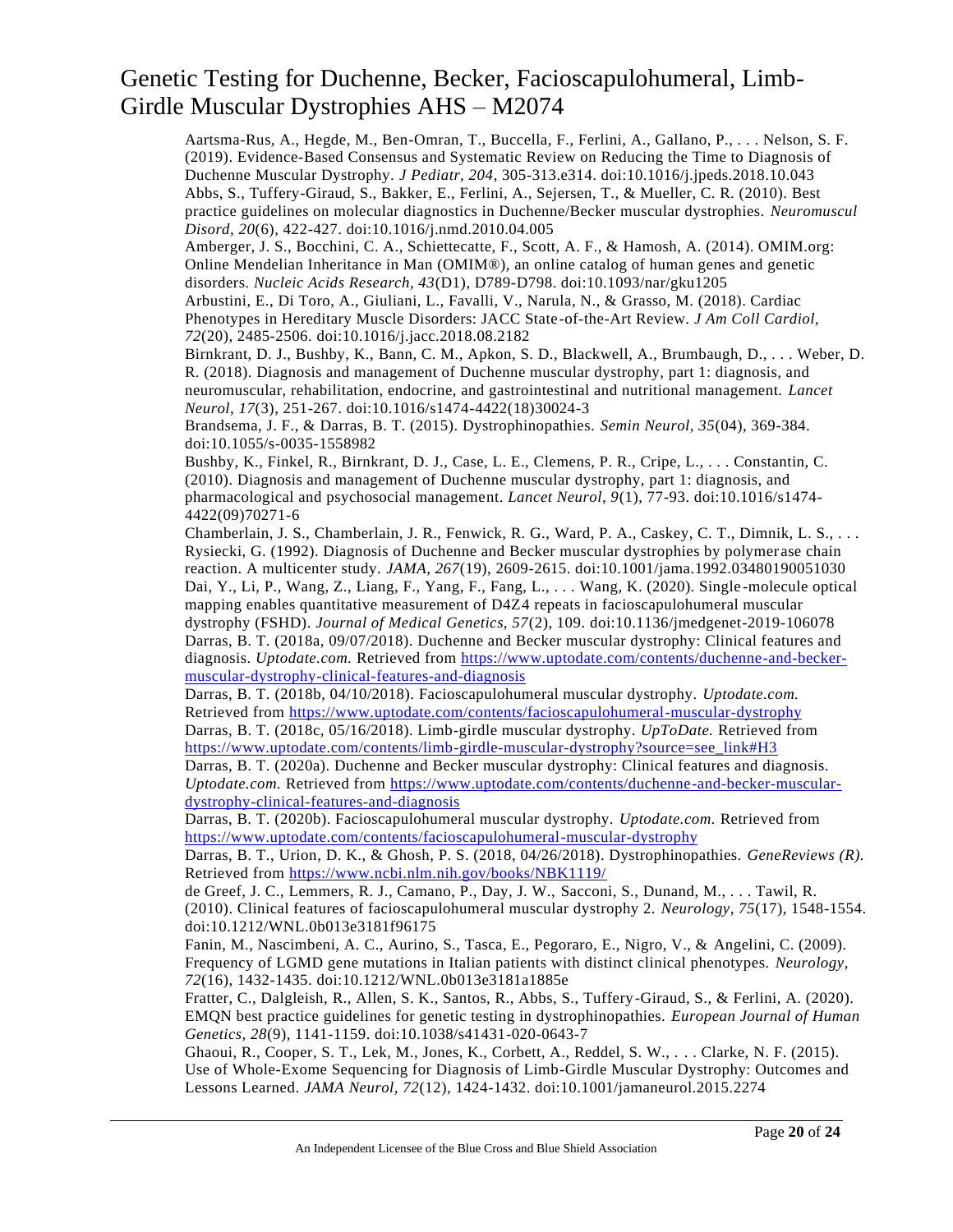Hamanaka, K., Sikrova, D., Mitsuhashi, S., Masuda, H., Sekiguchi, Y., Sugiyama, A., . . . van der Maarel, S. M. (2020). Homozygous nonsense variant in LRIF1 associated with facioscapulohumeral muscular dystrophy. *Neurology, 94*(23), e2441-e2447. doi:10.1212/WNL.0000000000009617 Hamel, J., & Tawil, R. (2018). Facioscapulohumeral Muscular Dystrophy: Update on Pathogenesis and Future Treatments. *Neurotherapeutics, 15*(4), 863-871. doi:10.1007/s13311-018-00675-3 Han, S., Xu, H., Zheng, J., Sun, J., Feng, X., Wang, Y., . . . Gatheridge, M. A. (2020). Population - Wide Duchenne Muscular Dystrophy Carrier Detection by CK and Molecular Testing. *BioMed Research International, 2020*, 8396429. doi:10.1155/2020/8396429

Harris, E., Topf, A., Barresi, R., Hudson, J., Powell, H., Tellez, J., . . . Straub, V. (2017). Exome sequences versus sequential gene testing in the UK highly specialised Service for Limb Girdle Muscular Dystrophy. *Orphanet J Rare Dis, 12*(1), 151. doi:10.1186/s13023-017-0699-9 Haynes, P., Bomsztyk, K., & Miller, D. G. (2018). Sporadic DUX4 expression in FSHD myocytes is associated with incomplete repression by the PRC2 complex and gain of H3K9 acetylation on the contracted D4Z4 allele. *Epigenetics Chromatin, 11*(1), 47. doi:10.1186/s13072-018-0215-z Kang, P. B., Morrison, L., Iannaccone, S. T., Graham, R. J., Bonnemann, C. G., Rutkowski, A., . . . Griggs, R. C. (2015). Evidence-based guideline summary: evaluation, diagnosis, and management of congenital muscular dystrophy: Report of the Guideline Development Subcommittee of the American Academy of Neurology and the Practice Issues Review Panel of the American Association of

Neuromuscular & Electrodiagnostic Medicine. *Neurology, 84*(13), 1369-1378. doi:10.1212/wnl.0000000000001416

Kang, P. B., Morrison, L., Iannaccone, S. T., Graham, R. J., Bönnemann, C. G., Rutkowski, A., . . . Griggs, R. C. (2018). Evidence-based guideline summary: Evaluation, diagnosis, and management of congenital muscular dystrophy. *Report of the Guideline Development Subcommittee of the American Academy of Neurology and the Practice Issues Review Panel of the American Association of Neuromuscular & Electrodiagnostic Medicine, 84*(13), 1369-1378. doi:10.1212/wnl.0000000000001416

Kim, E. Y., Lee, J. W., Suh, M. R., Choi, W. A., Kang, S. W., & Oh, H. J. (2017). Correlation of Serum Creatine Kinase Level With Pulmonary Function in Duchenne Muscular Dystrophy. *Ann Rehabil Med, 41*(2), 306-312. doi:10.5535/arm.2017.41.2.306

Lemmers, R. J., Osborn, M., Haaf, T., Rogers, M., Frants, R. R., Padberg, G. W., . . . Upadhyaya, M. (2003). D4F104S1 deletion in facioscapulohumeral muscular dystrophy: phenotype, size, and detection. *Neurology, 61*(2), 178-183. doi:10.1212/01.wnl.0000078889.51444.81

Lemmers, R. J., Tawil, R., Petek, L. M., Balog, J., Block, G. J., Santen, G. W., ... van der Maare l, S. M. (2012). Digenic inheritance of an SMCHD1 mutation and an FSHD-permissive D4Z4 allele causes facioscapulohumeral muscular dystrophy type 2. *Nat Genet, 44*(12), 1370-1374. doi:10.1038/ng.2454 Lemmers, R. J. L. F., O'Shea, S., Padberg, G. W., Lunt, P. W., & van der Maarel, S. M. (2012). Best practice guidelines on genetic diagnostics of Facioscapulohumeral muscular dystrophy: Workshop 9th June 2010, LUMC, Leiden, The Netherlands. *Neuromuscular Disorders, 22*(5), 463-470. doi:10.1016/j.nmd.2011.09.004

Luce, L. N., Dalamon, V., Ferrer, M., Parma, D., Szijan, I., & Giliberto, F. (2016). MLPA analysis of an Argentine cohort of patients with dystrophinopathy: Association of intron breakpoints hot spots with STR abundance in DMD gene. *J Neurol Sci, 365*, 22-30. doi:10.1016/j.jns.2016.03.047 Monies, D., Alhindi, H. N., Almuhaizea, M. A., Abouelhoda, M., Alazami, A. M., Goljan, E., . . .

Bohlega, S. (2016). A first-line diagnostic assay for limb-girdle muscular dystrophy and other myopathies. *Hum Genomics, 10*(1), 32. doi:10.1186/s40246-016-0089-8

Mul, K., Voermans, N. C., Lemmers, R., Jonker, M. A., van der Vliet, P. J., Padberg, G. W., . . . Horlings, C. G. C. (2018). Phenotype-genotype relations in facioscapulohumeral muscular dystrophy type 1. *Clin Genet*. doi:10.1111/cge.13446

Murphy, A. P., & Straub, V. (2015). The Classification, Natural History and Treatment of the Limb Girdle Muscular Dystrophies. *J Neuromuscul Dis, 2*(s2), S7-s19. doi:10.3233/jnd-150105 Murugan, S., Chandramohan, A., & Lakshmi, B. R. (2010). Use of multiplex ligation-dependent probe amplification (MLPA) for Duchenne muscular dystrophy (DMD) gene mutation analysis. *Indian J Med Res, 132*, 303-311.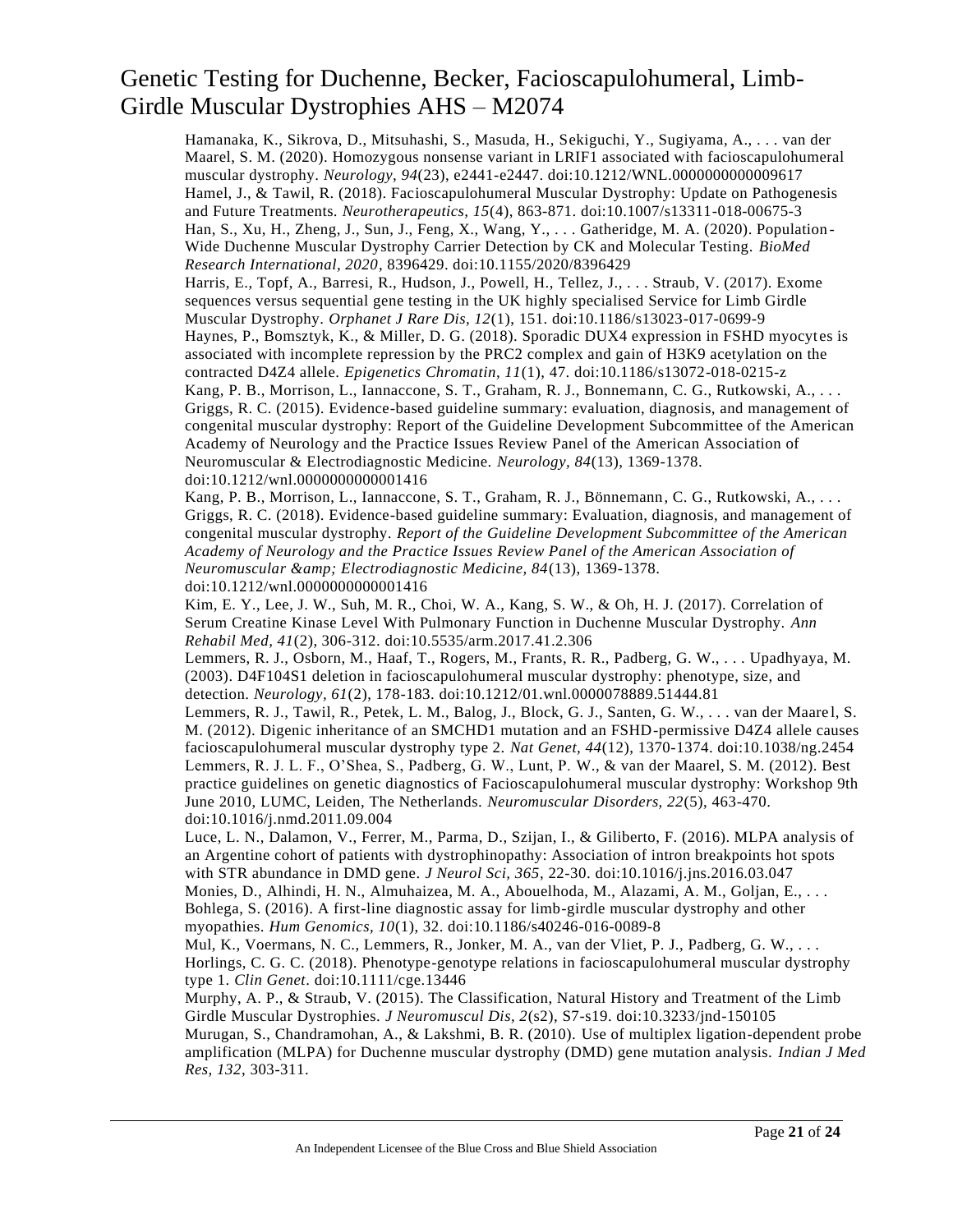Nallamilli, B. R. R., Chakravorty, S., Kesari, A., Tanner, A., Ankala, A., Schneider, T., . . . He gde, M. (2018). Genetic landscape and novel disease mechanisms from a large LGMD cohort of 4656 patients. *Ann Clin Transl Neurol, 5*(12), 1574-1587. doi:10.1002/acn3.649

Narayanaswami, P., Weiss, M., Selcen, D., David, W., Raynor, E., Carter, G., . . . Amato, A. A. (2014). Evidence-based guideline summary: diagnosis and treatment of limb-girdle and distal dystrophies: report of the guideline development subcommittee of the American Academy of Neurology and the practice issues review panel of the American Association of Neuromuscular  $\&$ Electrodiagnostic Medicine. *Neurology, 83*(16), 1453-1463. doi:10.1212/wnl.0000000000000892 Nigro, V., & Savarese, M. (2014). Genetic basis of limb-girdle muscular dystrophies: the 2014 update. *Acta Myol, 33*(1), 1-12. Retrieved from<http://dx.doi.org/>

Norwood, F., de Visser, M., Eymard, B., Lochmuller, H., & Bushby, K. (2007). EFNS guideline on diagnosis and management of limb girdle muscular dystrophies. *Eur J Neurol, 14*(12), 1305-1312. doi:10.1111/j.1468-1331.2007.01979.x

Ozyilmaz, B., Kirbiyik, O., Ozdemir, T. R., Kaya Ozer, O., Kutbay, Y. B., Erdogan, K. M., . . . Yis, U. (2019). Impact of next-generation sequencing panels in the evaluation of limb-girdle muscular dystrophies. *Ann Hum Genet, 83*(5), 331-347. doi:10.1111/ahg.12319

Petek, L. M., Rickard, A. M., Budech, C., Poliachik, S. L., Shaw, D., Ferguson, M. R., . . . Miller, D. G. (2016). A cross sectional study of two independent cohorts identifies serum biomarkers for facioscapulohumeral muscular dystrophy (FSHD). *Neuromuscul Disord, 26*(7), 405-413. doi:10.1016/j.nmd.2016.04.012

Reddy, H. M., Cho, K. A., Lek, M., Estrella, E., Valkanas, E., Jones, M. D., . . . Kang, P. B. (2017). The sensitivity of exome sequencing in identifying pathogenic mutations for LGMD in the United States. *J Hum Genet, 62*(2), 243-252. doi:10.1038/jhg.2016.116

Romitti, P. A., Zhu, Y., Puzhankara, S., James, K. A., Nabukera, S. K., Zamba, G. K., . . . STARnet, M. D. (2015). Prevalence of Duchenne and Becker muscular dystrophies in the United States. *Pediatrics, 135*(3), 513-521. doi:10.1542/peds.2014-2044

Scionti, I., Greco, F., Ricci, G., Govi, M., Arashiro, P., Vercelli, L., . . . Tupler, R. (2012). Large-scale population analysis challenges the current criteria for the molecular diagnosis of fascioscapulohumeral muscular dystrophy. *Am J Hum Genet, 90*(4), 628-635. doi:10.1016/j.ajhg.2012.02.019

Tawil, R., Kissel, J. T., Heatwole, C., Pandya, S., Gronseth, G., & Benatar, M. (2015). Evidence-based guideline summary: Evaluation, diagnosis, and management of facioscapulohumeral muscular dystrophy: Report of the Guideline Development, Dissemination, and Implementation Subcommittee of the American Academy of Neurology and the Practice Issues Review Panel of the American Association of Neuromuscular & Electrodiagnostic Medicine. *Neurology, 85*(4), 357-364. doi:10.1212/wnl.0000000000001783

van den Boogaard, M. L., Lemmers, R., Balog, J., Wohlgemuth, M., Auranen, M., Mitsuhashi, S., . . . van der Maarel, S. M. (2016). Mutations in DNMT3B Modify Epigenetic Repression of the D4Z4 Repeat and the Penetrance of Facioscapulohumeral Dystrophy. *Am J Hum Genet, 98*(5), 1020-1029. doi:10.1016/j.ajhg.2016.03.013

van der Maarel, S. M., Tawil, R., & Tapscott, S. J. (2011). Facioscapulohumeral muscular dystrophy and DUX4: breaking the silence. *Trends Mol Med, 17*(5), 252-258. doi:10.1016/j.molmed.2011.01.001 Vengalil, S., Preethish-Kumar, V., Polavarapu, K., Mahadevappa, M., Sekar, D., Purushottam, M., . . . Nalini, A. (2017). Duchenne Muscular Dystrophy and Becker Muscular Dystrophy Confirmed by Multiplex Ligation-Dependent Probe Amplification: Genotype-Phenotype Correlation in a Large Cohort. *J Clin Neurol, 13*(1), 91-97. doi:10.3988/jcn.2017.13.1.91

Wang, C. H., Bonnemann, C. G., Rutkowski, A., Sejersen, T., Bellini, J., Battista, V., . . . Zeller, R. (2010). Consensus statement on standard of care for congenital muscular dystrophies. *J Child Neurol, 25*(12), 1559-1581. doi:10.1177/0883073810381924

Wang, H., Xu, Y., Liu, X., Wang, L., Jiang, W., Xiao, B., . . . Ji, X. (2017). Prenatal diagnosis of Duchenne muscular dystrophy in 131 Chinese families with dystrophinopathy. *Prenat Diagn, 37*(4), 356-364. doi:10.1002/pd.5019

Wicklund, M. P. (2019). The Limb-Girdle Muscular Dystrophies. *Continuum (Minneap Minn), 25*(6), 1599-1618. doi:10.1212/CON.0000000000000809

Wicklund, M. P., & Kissel, J. T. (2014). The limb-girdle muscular dystrophies. *Neurol Clin, 32*(3), 729-749, ix. doi:10.1016/j.ncl.2014.04.005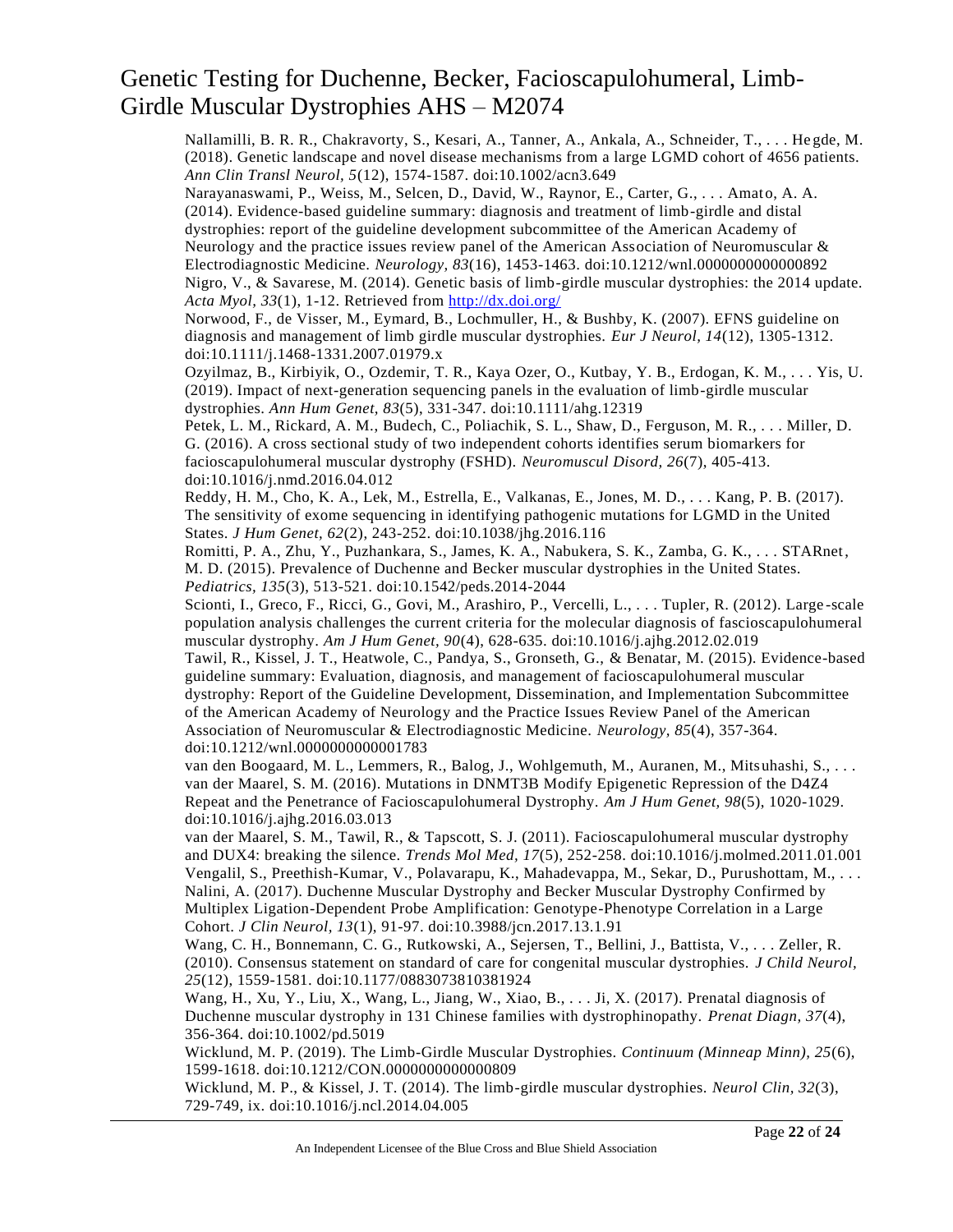Yang, J., Li, S. Y., Li, Y. Q., Cao, J. Q., Feng, S. W., Wang, Y. Y., . . . Zhang, C. (2013). MLPAbased genotype-phenotype analysis in 1053 Chinese patients with DMD/BMD. *BMC Med Genet, 14*, 29. doi:10.1186/1471-2350-14-29

Zhang, T., Liu, S., Wei, T., Yong, J., Mao, Y., Lu, X., . . . Qi, M. (2013). Development of a comprehensive real-time PCR assay for dystrophin gene analysis and prenatal diagnosis of Chinese families. *Clin Chim Acta, 424*, 33-38. doi:10.1016/j.cca.2013.05.006

Specialty Matched Consultant Advisory Panel review 7/2020

Medical Director review 7/2020

Specialty Matched Consultant Advisory Panel review 7/2021

Medical Director review 7/2021

Medical Director review 1/2022

### **Policy Implementation/Update Information**

1/1/2019 New policy developed. BCBSNC will provide coverage for genetic testing for facioscapulohumeral muscular dystrophy when it is determined to be medically necessary because criteria and guidelines are met. Medical Director review 1/1/2019. Policy noticed 1/1/2019 for effective date 4/1/2019. (jd)

#### **For policy titled: Genetic Testing for Duchenne Becker, Facioscapulohumeral, Limb-Girdle Muscular Dystrophies**

- 4/16/2019 The following policies have been combined to create a single policy concerning the genetic testing for muscular dystrophies: Genetic Testing for Duchenne and Becker Muscular Dystrophy, Genetic Testing for Facioscapulohumeral Muscular Dystrophies AHS – M2076, Mutation Testing for Limb-Girdle Muscular Dystrophies AHS – M2128. These 3 separate policies are archived. Description section, policy guidelines sections updated with language and criteria indications to reflect the combined policies. When Covered and When Not Covered sections revised to include criteria indications from the three original policies; no change to policy intent. Billing/Coding section and referenced updated. Medical Director review 4/2019.  $(id)$
- 10/29/19 Wording in the Policy, When Covered, and/or Not Covered section(s) changed from Medical Necessity to Reimbursement language, where needed. (hb)
- 2/11/20 Annual review by Avalon 4<sup>th</sup> Quarter 2019 CAB. No revisions and no change to policy intent. Medical Director review 12/2019. (jd)
- 7/28/20 Specialty Matched Consultant Advisory Panel review 7/2020. Medical Director review 7/2020.  $(id)$
- 10/1/20 The following code was added to the Billing/Coding section effective 10/1/20: 0218U. (jd)
- 2/9/21 Annual review by Avalon 4<sup>th</sup> Quarter 2020 CAB. Added "Related Policies" to the Description section. Minor revision to When Covered section item #1-a.: changed "In a male" to "Individuals". Minor revisions to policy guidelines and references. No change to policy intent. Medical Director review 1/2021. (jd)